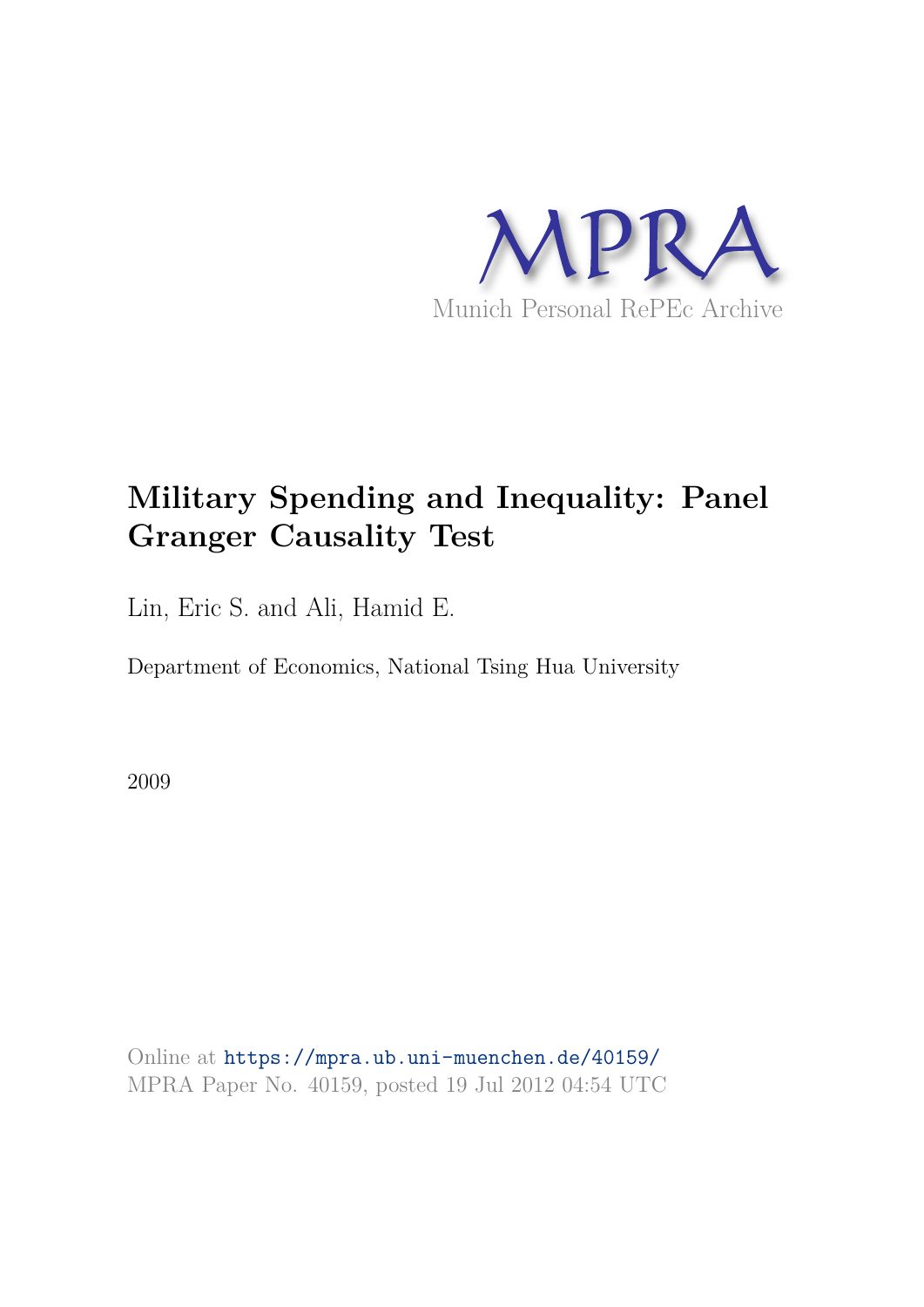## Military Spending and Inequality: Panel Granger Causality Test<sup>∗</sup>

Eric S. Lin

Department of Economics, National Tsing Hua University

Hamid E. Ali Department of Management, American University in Cairo

This Version: November 14, 2008

#### Abstract

The relationship between military spending and economic inequality is not well documented within the empirical literature, while numerous studies have uncovered the linkages between military spending and other macroeconomic variables, such as economic growth, unemployment, purchasing power parity, black market premium, poverty and investment. The purpose of this article is to examine the causal relationship between military spending and inequality using BVC and SIPRI data across 58 countries from 1987 to 1999. Panel unit root tests indicate that two inequality measures (Theil and EHII) under consideration are likely to be non-stationary. The authors' work addresses the adverse implications of modeling with non-stationary variables, since this omission casts serious doubt on the reliability of the relationship between military spending and inequality. The recent developed panel Granger non-causality tests provide no evidence to support the causal relationship in either direction between the military spending and the change in economic inequality. The results are consistently robust to alternative data sources for military spending, to alternative definitions of the inequality measures, to the log transformation of the military spending, to the deletion of some data points, and to the division of OECD and non-OECD countries. Finally, the impulse responses and variance decompositions based on the panel vector autoregressive regression model are consistent with the findings relied on Granger non-causality tests.

<sup>∗</sup>We thank Ron Smith, Jurgen Brauer, Yih-Luan Chyi, Chao-Hsi Huang, Jenn-Hong Tang, Michael Brzoska (Associate Editor), and anonymous referees for their valuable comments on earlier drafts of this article. The data employed in this article, supplementary material, Appendix Table and Figure can be found at http://www.prio.no/jpr/datasets. We are grateful to the financial support from the National Science Council of Taiwan in the form of grant NSC-95-2415-H-007-008. Please direct correspondence to Eric Lin at Department of Economics, National Tsing Hua University, Hsin-chu, Taiwan 30013; slin@mx.nthu.edu.tw.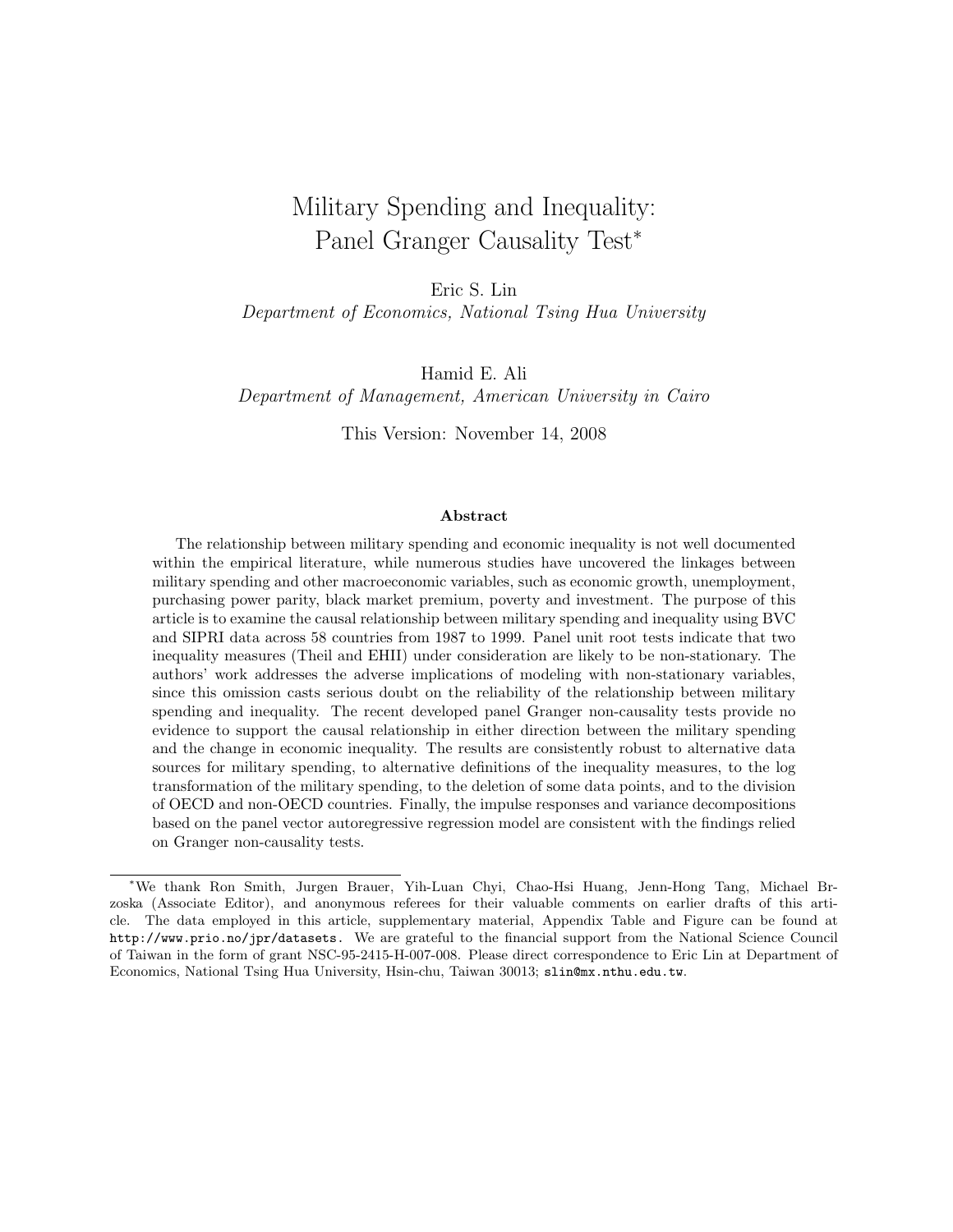## Introduction

The relationship between military spending and inequality has received marginal attention among empirical and theoretical academicians, in spite of the surges in military spending in most countries both during and after the Cold War.<sup>1</sup> Due to the lack of a theoretical structure relating military spending to inequality, and vice versa, a few studies (e.g. Abell, 1994; Ali, 2007) have resorted to the reduced form regression analysis to uncover correlations and associations among variables, without relying on a detailed specification from economic theory.

Contrary to previous studies, in this article we adopt the concept of Granger causality (Granger, 1969) to empirically test the causal relationship between military spending and inequality. To the best of our knowledge, no prior work has been done to look into this causal relationship (in the Granger sense) using the panel data approach. In this article, we therefore collect the military spending information from the US Bureau of Verification and Compliance (BVC) and Stockholm International Peace Research Institute (SIPRI) data sets, as well as the Theil and EHII indices for economic and inequality measures from the University of Texas Inequality Project. By matching all these data sources, we compile a panel data set with 58 countries covering a period of 13 years from 1987 to 1999.

We attempt to apply the recently developed panel Granger non-causality test (Hurlin, 2004, 2005) to empirically justify the causal relationship between military expenditures and economic inequality.<sup>2</sup> The panel unit root tests indicate that the two inequality measures are likely to be non-stationary. The causal relationship between the military expenditures and economic inequality based on first-differenced inequality measures is subsequently analyzed. This study is the first to address the adverse implications of modeling with non-stationary variables, since this omission casts serious doubts on the reliability of the relationship between military spending and inequality. We also check the robustness of the causal relationship by dividing the whole sample of countries into OECD and non-OECD groups. By controlling for the country heterogeneity using the panel

<sup>&</sup>lt;sup>1</sup>One of the essential reasons for empirical studies is the availability of data in regard to the inequality data (especially for the panel data). For instance, if one goes to the World Development Indicators website at the World Bank: http://publications.worldbank.org/WDI, one will find that the inequality data (such as Gini coefficients) are very limited. The limitations of the data could also be seen in Angeles-Castro (2006), who explores the relationship between economic growth and inequality by employing a balanced panel data set consisting of 31 countries over 1970-1998, even though there are a total of 161 countries in the sample.

<sup>&</sup>lt;sup>2</sup>In fact, Hurlin's approach is not the only way of performing the panel Granger causality test. There are several alternatives. We will discuss the advantages of Hurlin's approach over the others in the section of econometric methods.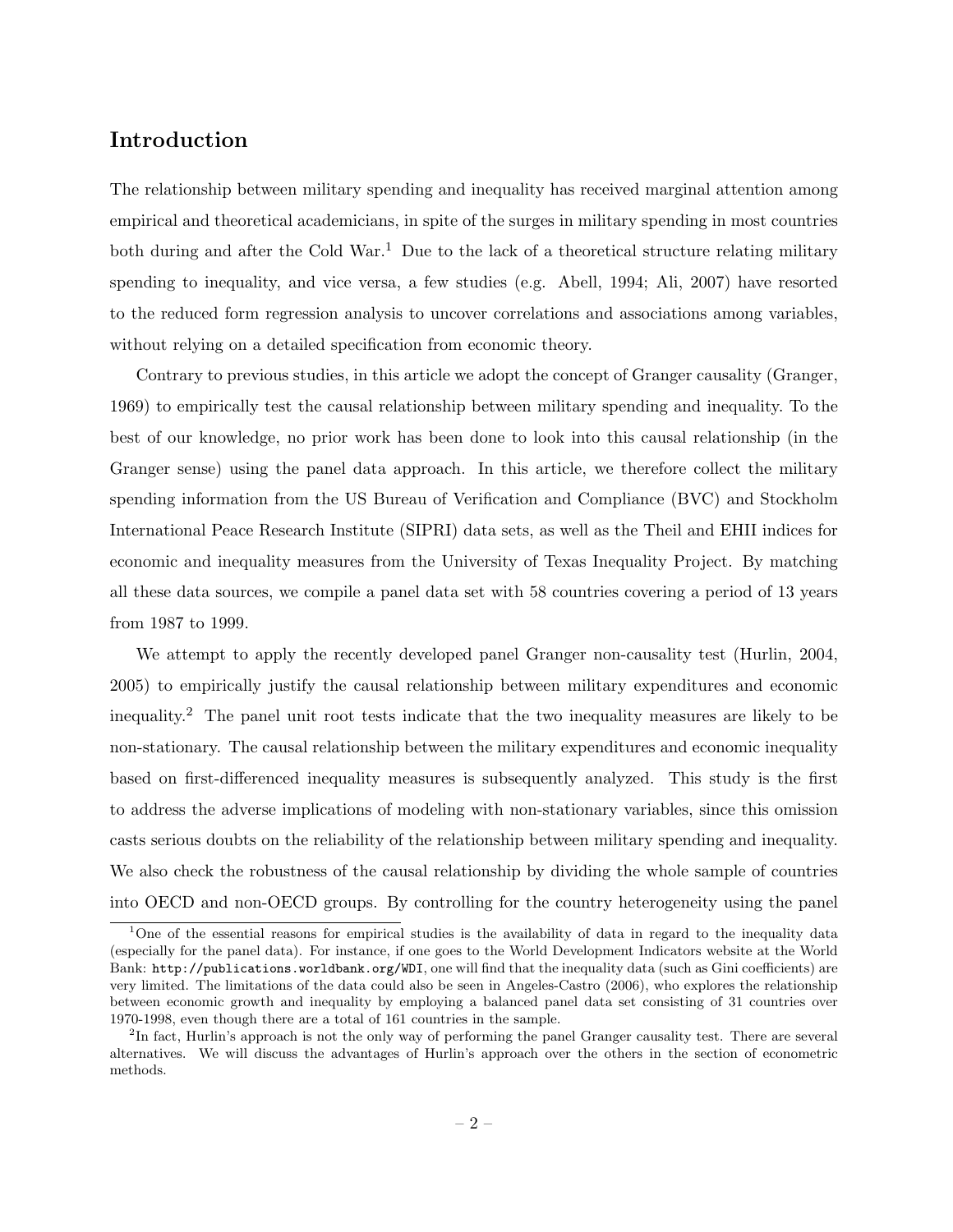data approach, we hope this study will provide us not only with a clear picture of the relationship between the military spending and economic inequality, but also with a more accurate inference than would be provided by the time series or cross sectional data alone. Finally, impulse responses and variance decompositions based on the vector autoregression model are conducted to learn of the interrelations among variables without a prior commitment to established theories.

The remainder of this article is organized as follows. In the next section, we briefly review the literature and then discuss the relationship between military spending and economic inequality in the following section. The next section introduces the panel unit roots and panel Granger noncausality tests, which are used as vehicles to test for stationarity and causal relationships in this paper. The data sources, key variables under investigation, and the empirical results concern the section that follows. The final section offers some concluding remarks.

## Literature Review

Numerous studies have uncovered relationships between inequality and economic and political institutions. Gradstein, Milanovic & Ying (2001) argue that democratization can reduce inequality. More generally, affluence has been correlated with the presence of democratic institutions (e.g. Diamond, 1992; Lipset, Seong & Torres, 1993). Rodrik (1999) strongly suggests that democratic institutions are associated with higher wages; institutions do matter to distributive outcomes. Di-Nardo, Fortin & Lemieux (1996) show that de-unionization is an important factor explaining the rise in wage inequality from 1979 to 1988. Differences in labor market institutions, mainly the relative decentralization of the wage-setting mechanism, provide a widely accepted explanation of wage inequality in the US as compared with other OECD countries (Blau & Kahn, 1996).

There is much work which has been done on the relationship between military spending and other macroeconomic variables, such as economic growth (Chan, 1985; Chowdhury, 1991; Dunne, Smith & Willenbockel, 2005; Yildirim, Sezgin & Ocal, 2005; Kollias & Makrydakis, 2000), unemployment (Dunne & Smith, 1990; Abell, 1990, 1992; Barker, Dunne & Smith, 1991; Hooker & Knetter, 1997; Yildirim & Sezgin, 2003), purchasing power parity (Bahmani-Oskooee & Goswami, 2005), black market premium (Bahmani-Oskooee & Goswami, 2006), poverty (Henderson, 1998), and investment (Smith, 1977).

As indicated in the previous section, the relationship between military spending and economic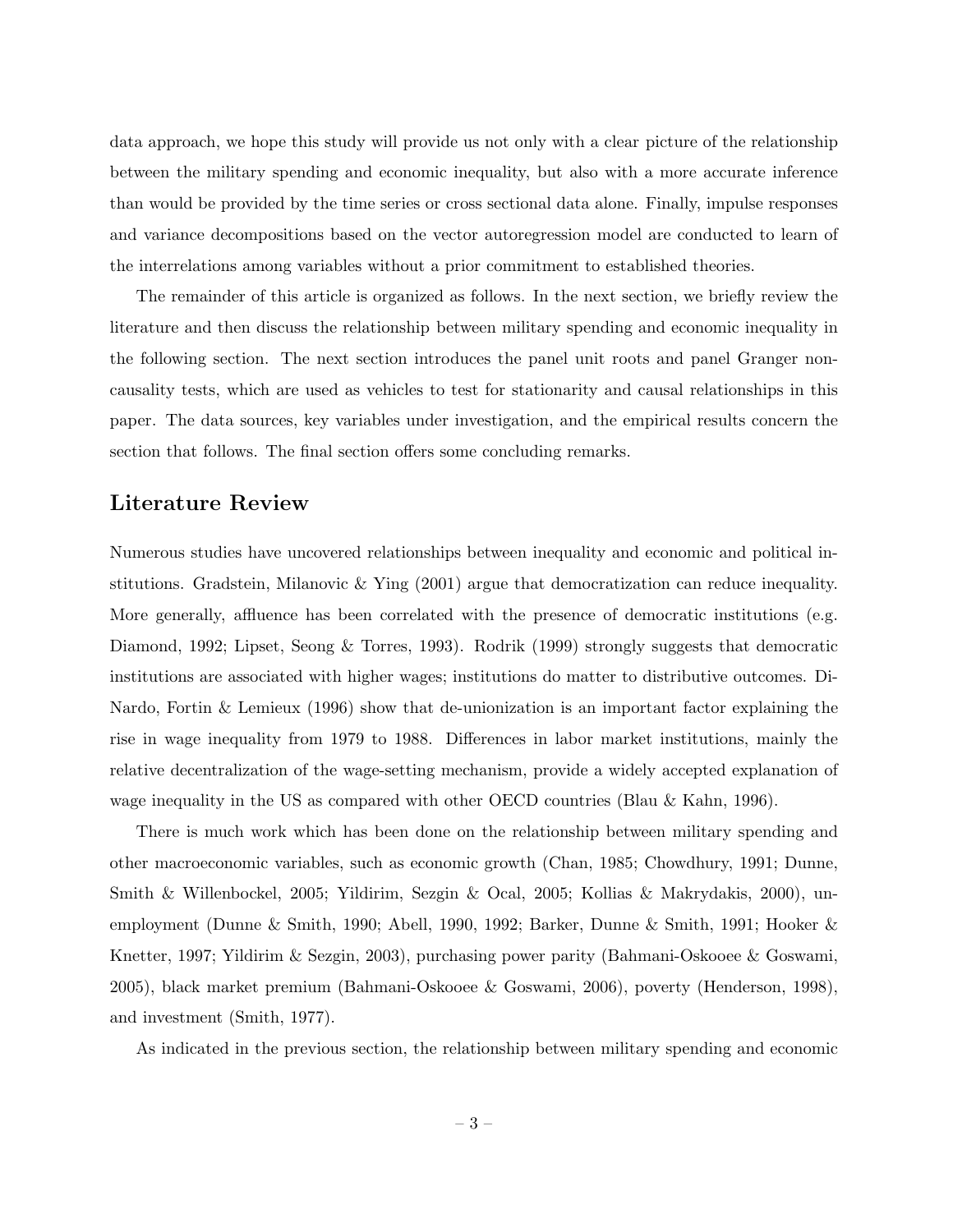inequality is not well documented within the empirical literature. In fact, there are only two papers closely related to our work: Abell (1994) and Ali (2007). As far as we know, Abell (1994) is the first seminal work to examine the relationship between military spending and the distribution of income. Abell (1994) uses the time series data for the US during the post-Vietnam War period ranging from 1972 to 1991, and he finds that military spending is associated with increasing income inequality, after controlling for some macroeconomic variables such as economic growth, taxes, interest rates, non-military spending and inflation. The result of Abell (1994) relies on the assumption that military spending is not determined by income inequality.<sup>3</sup>

In a recent analysis of military spending and inequality with global panel data, Ali (2007) treats both military spending and inequality as endogenous variables in his model. Ali's results indicate that there is a positive effect of military expenditure on pay inequality, and vice versa. However, Ali incorporates the inequality as the right-hand-side endogenous variable without any empirical or theoretical justification for the causal direction from inequality to military spending. With the panel Granger non-causality test, our research aims to employ a global panel data set for 58 countries and to empirically test the relationship for two potentially endogenous variables.

## Military Spending and Inequality

There are several ways in which military spending may affect economic inequality. First, from a Keynesian point of view, defense spending can boost the income in defense-related sectors and result in increased aggregate demand and employment. Since the level of income inequality increases during downswings in the economy and decreases during upswings, the implication is that the poor gain relative to the rich during peaks in the business cycle (Beach, 1977). Then by implication such spending should provide opportunities for individuals to live equally.

Secondly, increases in military spending could be at the expense of public spending on social programs such as health and education - which have an equalizing effect. The military as an institution, therefore, competes for scarce resources with other social entitlements and reduces the special advantages conferred by those social programs  $(Ali, 2004)$ . For example, Drèze  $(2000)$  has criticized the Indian government's unwillingness to spend an additional 0.5 percent of GDP to ensure universal elementary education while it endorsed proposals for larger increases in military

<sup>&</sup>lt;sup>3</sup>In Abell (1994), income inequality is a function of military spending but income inequality is not a key factor affecting military spending.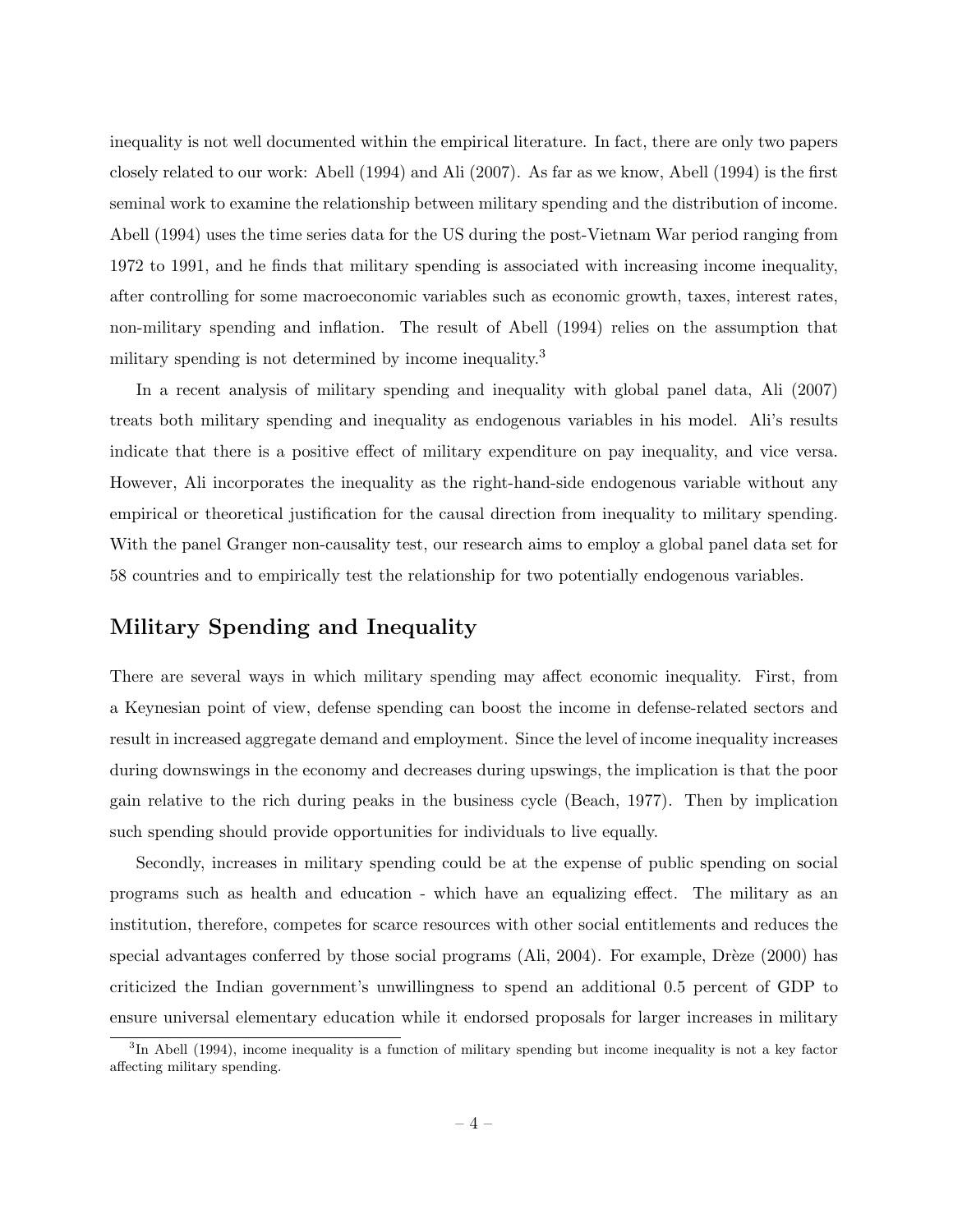spending. However, there may exist a large number of simultaneous channels by which the crowding out effects and counter effects operate (Deger, 1985), so that the final causality is not clear-cut.<sup>4</sup>

Third, the aggregate military spending may hide conflicting labor effects among the components (personnel, procurement, R&D, operations, and maintenance) which result in different impacts on economic inequality.<sup>5</sup> For instance, military personnel spending generally absorbs the less-skilled labor. In particular, during an economic recession when unemployment increases, more people (the poor or less-skilled workers) join the armed forces and this increases military personnel spending while decreasing economic inequality. Military procurement and R&D expenditures are most likely to give rise to higher economic inequality since they tend to lead to the hiring of more highly skilled workers.<sup>6</sup> In addition, operations and maintenance (O&M) as well as procurement and R&D may be used as a counter-cyclical mechanism to ensure profits for monopoly capital and employment for organized labor (Griffin, Devine & Wallace, 1982). If the poor are among the unionized sectors, procurement, R&D, and O&M will decrease economic inequality. However, it is often the case that the poor dominate non-unionized sectors that do not benefit from the counter-cyclical spending. The economic inequality will thus be increased.

Finally, we can establish a causal relationship between the two based on standard microeconomic theory (Ali, 2007). Assuming that the defense-related sector is already the high-wage sector, if defense-related labor inputs are specialized and in inelastic supply, an increase in the demand for defense will increase the inter-sector dispersion in wages, at least over short or intermediate periods of time. In the developed countries in particular, for example, an increase in the demand for military personnel tends to drive up military pay because the supply of personnel to the military is inelastic. Likewise, higher outlays on procurement tend to drive up the wages of electrical engineers, aircraft and shipbuilding workers, and other specialized labor inputs related to defense production. The inequality measure is likely to increase as a result. The long-run inter-sector adjustments in labor supply might temper this effect on measured inter-sector wage inequality. To turn this around, if workers in the defense-related sector enjoy higher wages to begin with, a reduction in defense spending should lower their relative wages and reduce inequality. In general, the more the equipment-intensive military expenditure is, the more we expect the inequality-increasing

 $4$ The empirical findings in regard to the defense-welfare trade-off are classified into negative, positive or no tradeoffs. For more details, refer to Yildirim & Sezgin (2002).

<sup>&</sup>lt;sup>5</sup>Henderson (1998) analyzes the impact of the segregation of military spending on the issue of poverty.

<sup>&</sup>lt;sup>6</sup>Abell (1994) provides empirical evidence for the US to support this point.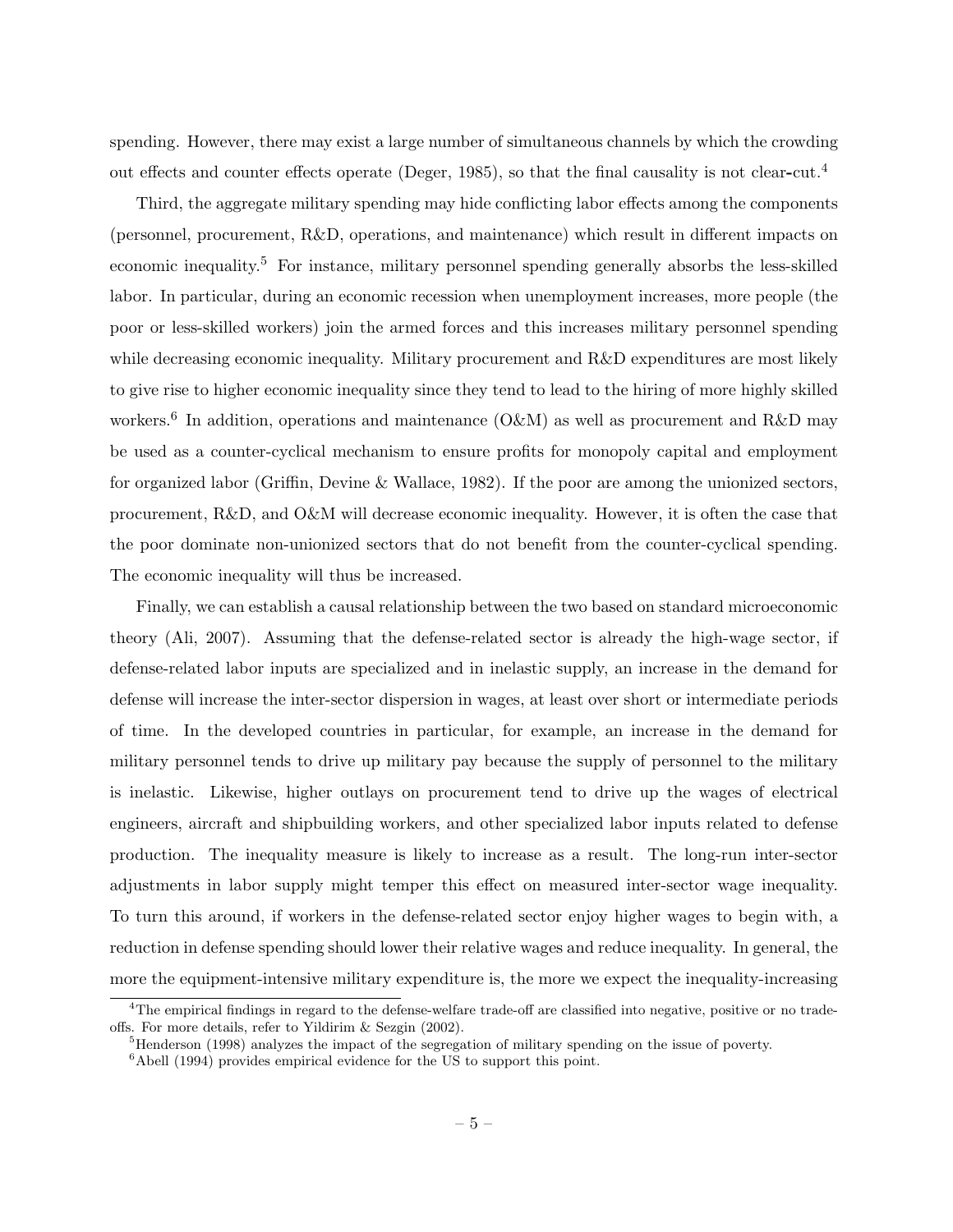effects to dominate; the more labor-intensive the military is and the more home grown the military production, the more we might expect to find inequality-reduction effects in the data.

On the other hand, the relationship running from economic inequality to military spending is rarely discussed in the literature. However, from the standpoint of political economy, if the economic inequality is enlarged, this will destabilize the society and will be a source of social tension, thus fueling demands for social and political change (Ali, 2004). Therefore, an increase in military spending is the response of those in power to maintain social order. Suppressing the trade unions and other egalitarian social forces increases inequality and further fuels the need to increase military spending. In its quest for stability, the establishment expresses its preferences for preserving peace and the status quo by suppressing the dissident and consequently increasing inequality. Therefore, the level of inequality has an impact on the demand for military spending; as inequality increases, military spending might rise.

Recently, Caverley (2007) has attempted to link economic inequality with military capitalization through a micro-foundational argument that the median voter possesses the ability to reduce her costs of war. He sets up a neoclassical production function for defense to predict capital intensive defense preparation in democracies based on median voter preferences. One of the results suggests that military capitalization will increase as the inequality in the distribution of wealth rises.

From the above discussion, we know that the link between military spending and inequality is quite complex in that there are many variables that affect military spending and inequality through many channels, especially in the direction running from the former to the latter. Due to the lack of a formal testable model in the literature, it is difficult to empirically establish the interdependency between the two variables using a fully specified multivariate model. Furthermore, it could be the case that the relationship is specific to some regions (say, Western Europe and the US) such that we may not detect this link empirically.<sup>7</sup> Nevertheless, it is possible to have two opposite driving forces running from military spending to economic inequality that offset each other so that we are unable to detect the association in empirical studies.

<sup>&</sup>lt;sup>7</sup>In our preliminary analysis, military spending and inequality in different regions of the world have been observed to exhibit different and unique patterns. We will leave a thorough investigation of this link based on regional analysis to future research.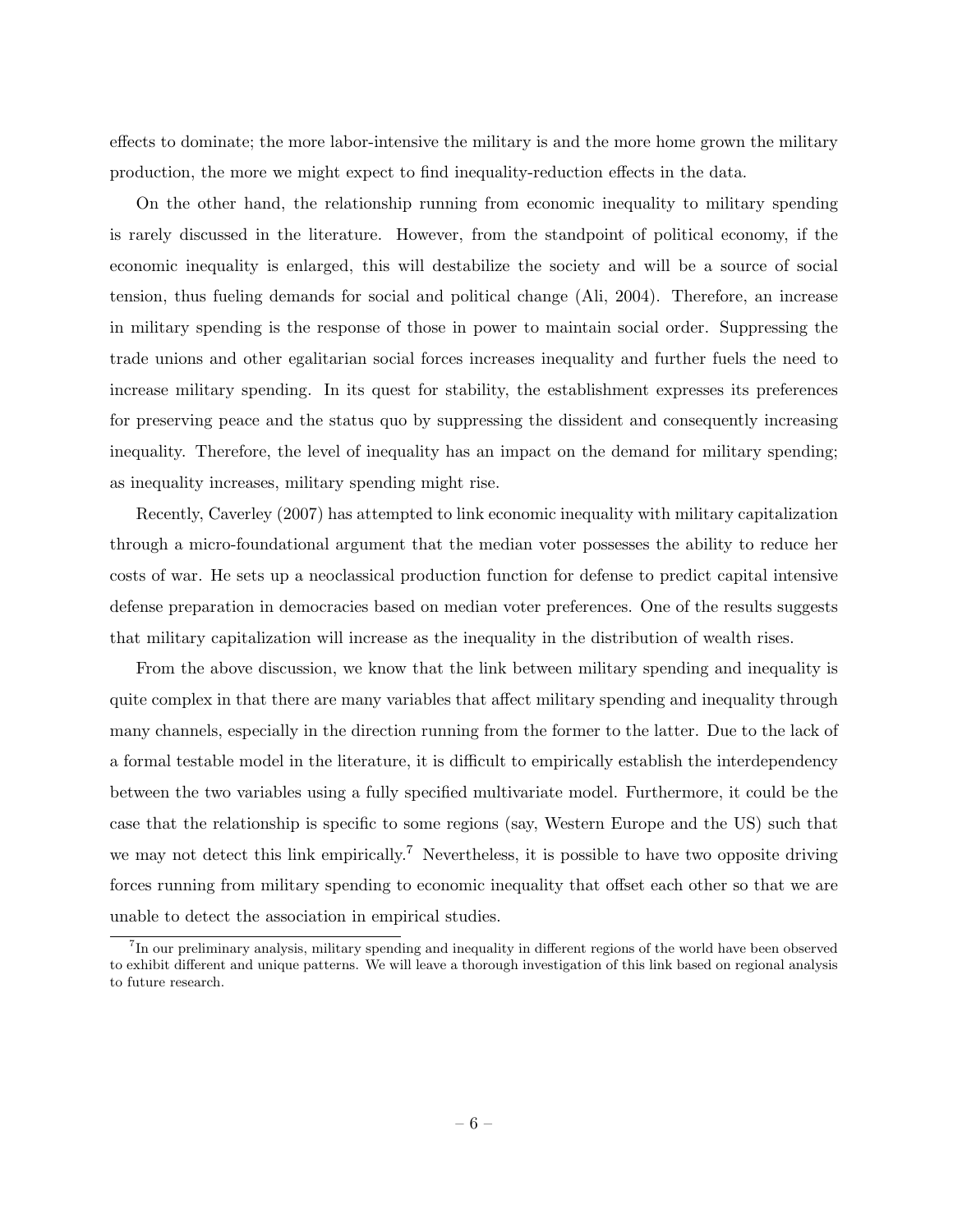## Econometric Methods

From our previous theoretical arguments, the causal relationship between military spending and economic inequality could be in either or both directions. It is also possible to even have no interdependency. Abell (1994) utilizes US time series data with a single regression (inequality is treated exogenously), and Ali (2007) uses a global panel data with a simultaneous regression (inequality is ad hoc treated endogenously) to examine the relationship between military spending and economic inequality. In this article, we rely on the concept of Granger causality to empirically test the causal relationship between military spending and inequality without assuming the exogeneity or endogeneity of the underlying variables a priori. The military spending 'causes' economic inequality in the Granger sense if the lagged military spending helps forecast economic inequality. Even though the Granger causality test for time series data has been well developed, a better way of testing for causality is to combine both the cross sectional and time series data, and to perform the so-called panel Granger non-causality test (Hurlin & Venet, 2001; Hurlin, 2004, 2005). Consequently, the panel Granger non-causality test is more efficient than when only the time series data are used (Hurlin & Venet, 2001). Other advantages for using panel data include: 1) the ability to control for individual heterogeneity; 2) the increased precision of the regression estimates (using a large sample size relative to the cross sectional data); 3) a reduction in identification problems (identifying individual dynamics); and 4) the ability to model temporal effects without aggregation bias as in time series studies.<sup>8</sup>

To test the relationship between two variables in the Granger sense, consider the following linear panel data model:

$$
y_{it} = \alpha_i + \sum_{k=1}^{K} \gamma^{(k)} y_{it-k} + \sum_{k=1}^{K} \beta^{(k)} x_{it-k} + \varepsilon_{it},
$$

where  $\alpha_i$  captures the individual specific effect across i and the coefficients  $\gamma^{(k)}$  and  $\beta^{(k)}$  are implicitly assumed to be constant for all i. The pioneering work on the panel Granger causality test by Holtz-Eakin, Newey & Rosen (1988) involves testing the null hypothesis that  $\beta^{(1)} = ... = \beta^{(K)} = 0$ against the causality from  $x$  to  $y$  for all the cross-sectional units. However, this approach may result in several problems. First, to implement the panel Granger causality test, we need to obtain

<sup>8</sup>For the theoretical arguments made in the previous section, we basically look at links between in-country inequality and military spending. It is worth noting that with use of the panel approach in this article, we open up the possibility of other theoretical linkages between between-country inequality and military spending. We owe this remark to the Associate Editor.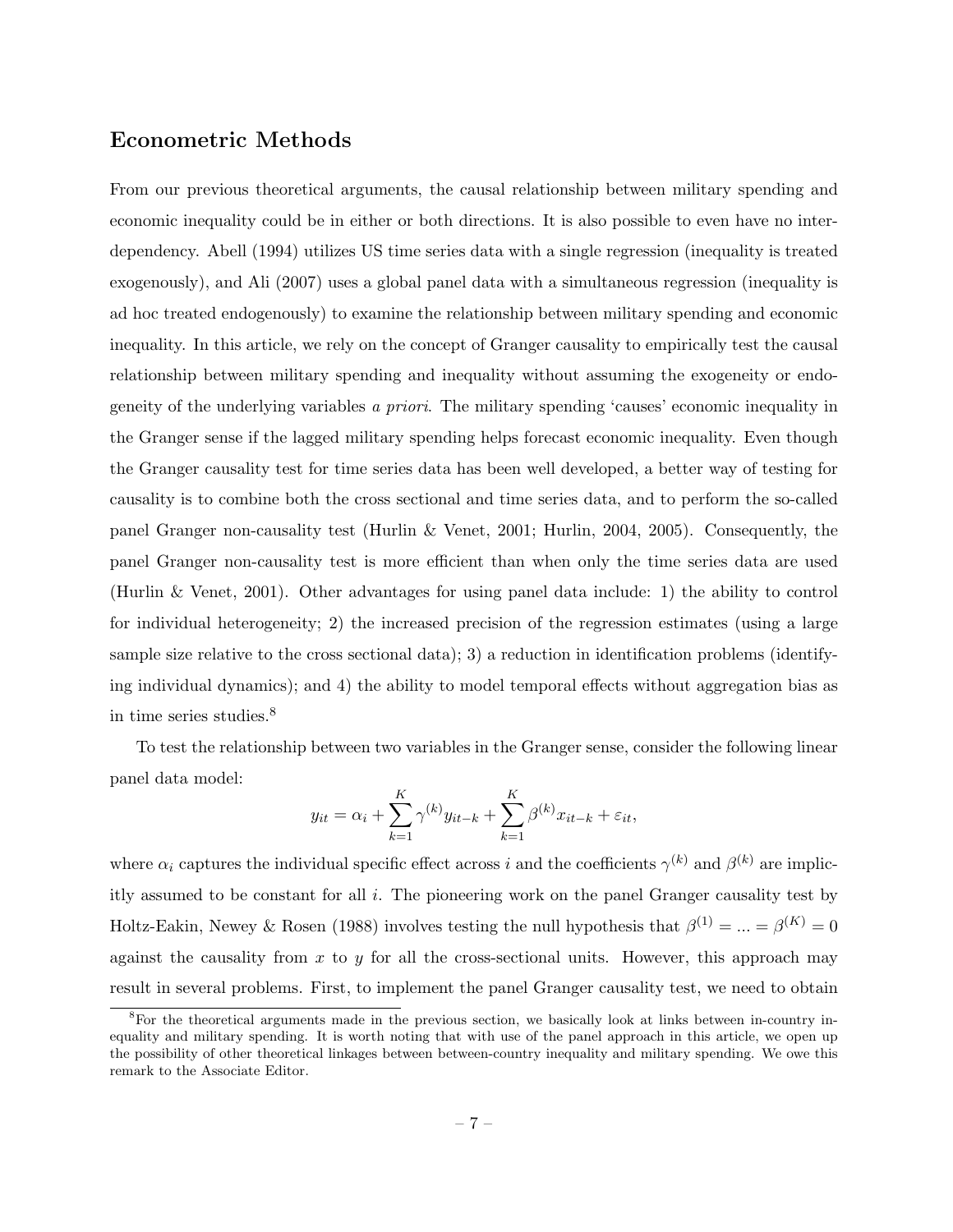the estimators for  $\gamma^{(k)}$  and  $\beta^{(k)}$ . It is well-known that the fixed effect estimator is biased and inconsistent in the dynamic panel data model when there are a large number of cross-sectional units observed over relatively short time periods (Nickell, 1981). Secondly, for short time panels, the Wald-type statistic with respect to the null hypothesis is not a standard distribution (Hurlin & Venet, 2001). Finally, the panel Granger causality test proposed by Holtz-Eakin, Newey & Rosen (1988) imposes the homogeneous alternative, which is a very strong hypothesis (Granger, 2003). To overcome the above-mentioned disadvantages, Hurlin (2004) proposes testing the homogeneous non-causality (HNC) null hypothesis against the heterogeneous non-causality hypothesis (HENC). HENC allows some but not all of the individuals to Granger cause from x to y. The linear panel data model under consideration is given by:

$$
y_{it} = \alpha_i + \sum_{k=1}^{K} \gamma_i^{(k)} y_{it-k} + \sum_{k=1}^{K} \beta_i^{(k)} x_{it-k} + \varepsilon_{it},
$$

where  $\gamma_i^{(k)}$  $\binom{k}{i}$  and  $\beta_i^{(k)}$  $i_i^{(k)}$  are various coefficients of  $y_{it-k}$  and  $x_{it-k}$  for individual i, respectively. The idea behind Hurlin (2004) is to average the individual Wald statistics associated with the standard Granger HNC tests for units  $i = 1, ..., N$ . Hurlin (2005) also suggests a similar test statistic to deal with the unbalanced panel data set. In this paper, we apply the methods of Hurlin (2004, 2005) to conduct the panel Granger non-causality test.

The new procedure by Hurlin (2004, 2005) also follows a standard Granger causality where the variables that enter into the system need to be covariance-stationary. This could be accomplished by implementing the unit root test. In principle we can pool the data and conduct the traditional unit root tests such as the Dickey-Fuller, Augmented Dickey-Fuller, Phillips-Perron, and KPSS tests. However, the little power of the individual unit root test makes it difficult to detect the stationarity of the series. Pooling the individuals across time is one way to come up with a more powerful unit root test, which has been pioneered by Levin, Lin & Chu (LLC, 2002).<sup>9</sup> In addition, there are several types of panel unit root tests, for instance, see Im, Pesaran & Shin (LPS, 2003), Breitung (2000), Maddala & Wu (MW, 1999), Choi (2001), Hadri (2000).

<sup>&</sup>lt;sup>9</sup>The original paper by Levin, Lin & Chu (2002) comes from the highly cited working paper by Levin & Lin (1992) in the literature.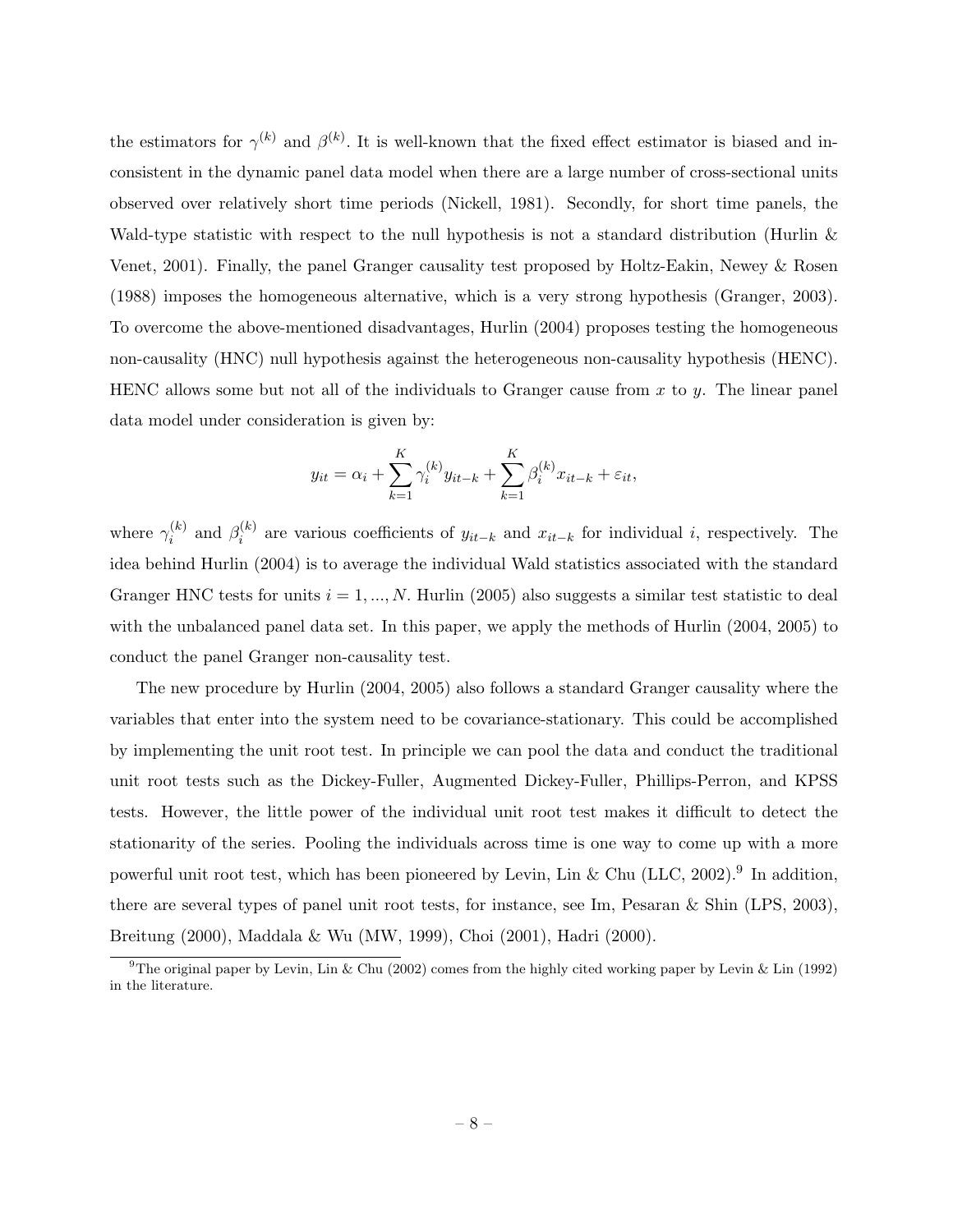## Empirical Results

#### Data and Variables Description

Since the defense data are often considered to be unreliable, we try to use military spending data obtained from two different data sources. The first source is the US's BVC military spending, which has reported the world military expenditures for a decade. Another popular data source for military expenditures is SIPRI, which is an independent international institute for research into problems of peace and conflict. Both sets of military spending are in constant US dollars. The military expenditures are extended to cover a period of 13 years from 1987 to 1999 for 140 countries. Along the same lines as Ali (2007), we choose the per capita military expenditure and the logarithm of per capita military expenditure variables to test the causal relationships with the inequality measures.

As for the economic inequality measures, we focus on the Theil and EHII indices, both of which are available from the University of Texas Inequality Project (UTIP). The larger the two indices, the larger the levels of inequality. The Theil index is proposed by Theil (1979) and inherits several nice properties such as easy computation and decomposition into between-group and within-group components. For more details on this see Galbraith (1998), Galbraith  $\&$  Kum (2004), Galbraith  $&$  Conceição (2001). Note that the Theil index in the UTIP data set is actually the industrial pay inequality, which measures the wage dispersion across industries in the manufacturing sector so that it is a component of overall economic inequality. The EHII index available in the UTIP is the Estimated Household Income Inequality, which combines the industrial pay inequality data and the Deininger & Squire (1996) Gini coefficient. On this see Galbraith & Kum (2004). The latest Theil and EHII inequality measures in the UTIP contain 156 countries covering the period 1963-99.<sup>10</sup>

The original data contain up to 140 countries covering 13 years and 156 countries covering 37 years obtained from the military spending and inequality data sources, respectively. Hurlin's (2004, 2005) panel Granger non-causality test is based on averaging the standard time series Granger noncausality test for all countries. This means that for a given country both the military and inequality information should be available and meet the requirement of lasting at least eight consecutive years for that country. The countries with insufficient military data (e.g. Iceland and Iraq) and inequality data (e.g. France, Sudan, Brazil and Argentina) are therefore excluded from this study.

<sup>&</sup>lt;sup>10</sup>The EHII and UTIP-UNIDO (Theil index) data sets are available at http://utip.gov.utexas.edu/data.html.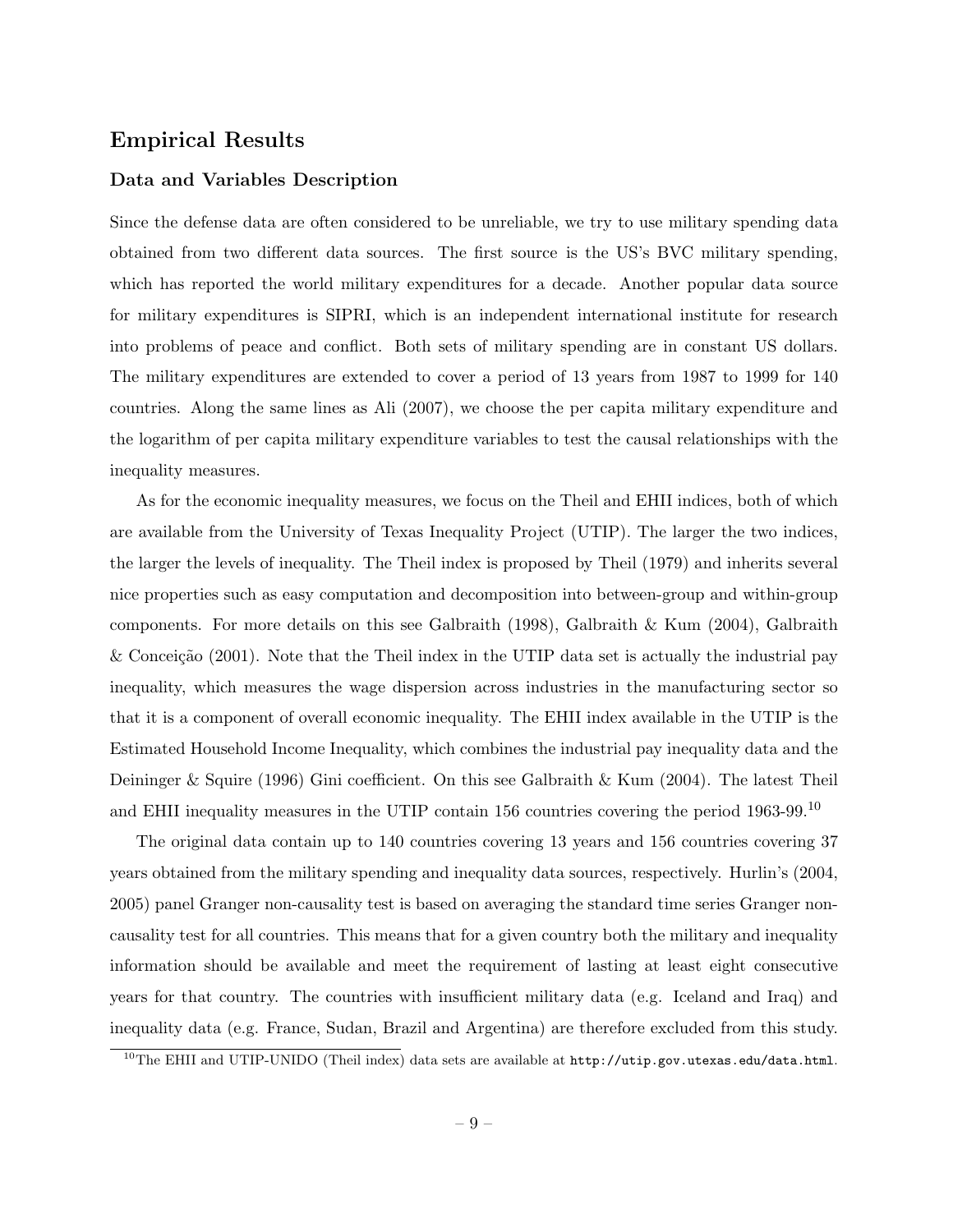Most of these countries are excluded due to the lack of sufficient inequality measures. We also consider the countries with both BVC and SIPRI military spending to see if the sources of the military data matter. Thus, to compromise those various data sets, we match them to generate our (unbalanced) panel of 58 countries covering a period of 13 years. The number of countries decreases slightly to 52 if we stick to the balanced panel. The countries in the data are presented in Table 1. The descriptive statistics of the underlying variables are listed in Appendix Table I in levels. The sample correlation coefficient between the BVC and SIPRI military expenditures is about 0.910 indicating that the linear relationship between these two military expenditures is strong and positive. Moreover, the correlation coefficient between the pair of inequality measures is found to be 0.753. This is conceptually intuitive since the former pair measures the same variable (military spending), but the latter pair uses different inequality definitions to approximate inequality.

[Table 1 is about here!]

#### Panel Unit Root Tests

The results in Table 2 show that all the military spending variables {BVC, ln(BVC), SIPRI, and ln(SIPRI)} pass four versions of the panel unit root tests, i.e., the four variables are stationary regardless of the military data sources or logarithmic transformations used. However, the LLC, IPS, and MW tests strongly show that the inequality variables (Theil and EHII) are non-stationary.<sup>11</sup> The non-stationarity in levels of the inequality measure is also found in Assane & Grammy (2003) and Nath & Mamun  $(2004).^{12}$  We then adjust the inequality variables by taking the first differences. The last two rows in Table 2 show that the first-difference transformation will remove the potential non-stationarity. Note that Ali (2007) simply uses the Theil index in levels for the simultaneous determination of the link between military expenditure and economic inequality. In what follows, we will consider two scenarios to implement the panel Granger non-causality test. One is to ignore the possible non-stationarity of the inequality variables and the other is to utilize the first-differenced version of the inequality measures.

#### [Table 2 is about here!]

 $11$ We also find that the logarithms of the two inequality indices cannot reject the null unit root hypothesis. Furthermore, if we take the whole sample of Theil and EHII measures in the UTIP covering 156 countries from 1963-1999, non-stationarity is still found for the two measures.

<sup>&</sup>lt;sup>12</sup>Assane & Grammy (2003) use U.S. annual data (1960-96) to determine the causal relationship between the growth and inequality. Nath & Mamun (2004) show that the EHII in levels are non-stationary in Bangladesh for the period from 1967 to 1992.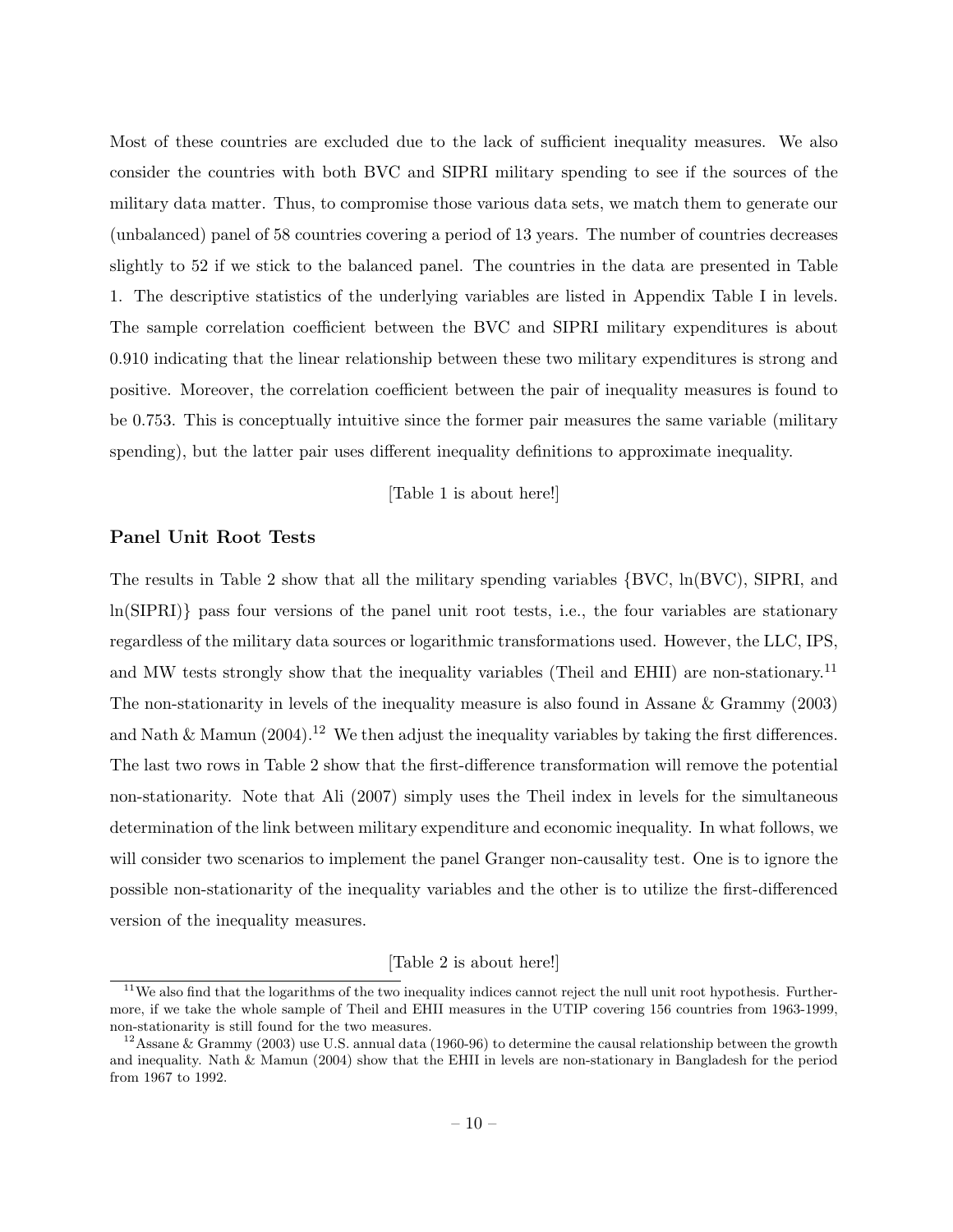#### Panel Granger Non-causality Tests

To conduct the panel Granger non-causality test by Hurlin (2004, 2005), we note that the requirement,  $T_i > 5 + 2K$  ( $T_i$ : time spans for country i) should be met. Since the maximum of  $T_i$  is 13 in our sample period, the possible choice of the autoregressive lag orders  $(K)$  remains 1, 2, and 3, e.g. if  $K = 2$ , one would need at least 10 consecutive observations  $(T<sub>i</sub> = 10)$  for country *i*. Since we have relatively short panels, we are likely to run out of degrees of freedom. In what follows, the empirical results are based on the more reliable case of  $K = 1<sup>13</sup>$  To exhaust all possibilities, we consider testing the Granger non-causality running from the military spending set {BVC, SIPRI, ln(BVC), ln(SIPRI)} to the inequality pair {Theil, EHII}, and vice versa. Both the balanced and unbalanced panels are taken into consideration. This enables us to implement 32 combinations of the panel Granger non-causality tests.

We temporarily ignore the possible non-stationarity and run the panel Granger non-causality tests. Table 3 indicates that the causal relationships between two versions of the per capita military spending (and its logarithm) and the inequality measures are significantly bi-directional. Since the results are obtained by ignoring the potential non-stationarity of the inequality measures, we will not provide a further discussion.

#### [Table 3 is about here!]

We now take potential non-stationarity into account by first-differencing Theil and EHII. Table 4 indicates that changes in the inequality measures (i.e. ∆Theil and ∆EHII) do not Granger cause the military spending, and vice versa. In general, this finding holds for either balanced or unbalanced panels.<sup>14</sup> The exception is that there is a weak causality running from SIPRI to the change in EHII, and from ∆EHII to BVC. With that exception in mind, we find no evidence to support the causal relationship between military spending and changes in inequality measures. This implies that if we neglect the possibility of non-stationarity in the inequality variables, it is very likely that the true causal relationship will be distorted.

#### [Table 4 is about here!]

<sup>&</sup>lt;sup>13</sup>The simulation in Hurlin (2004, 2005) shows that the size and power are reasonably good with small T. However, we occasionally face a shortage of countries (say,  $N = 4$ ) if the inequality variables are first-differenced.

 $^{14}{\rm To}$  save space, the results for unbalanced panels are available upon request.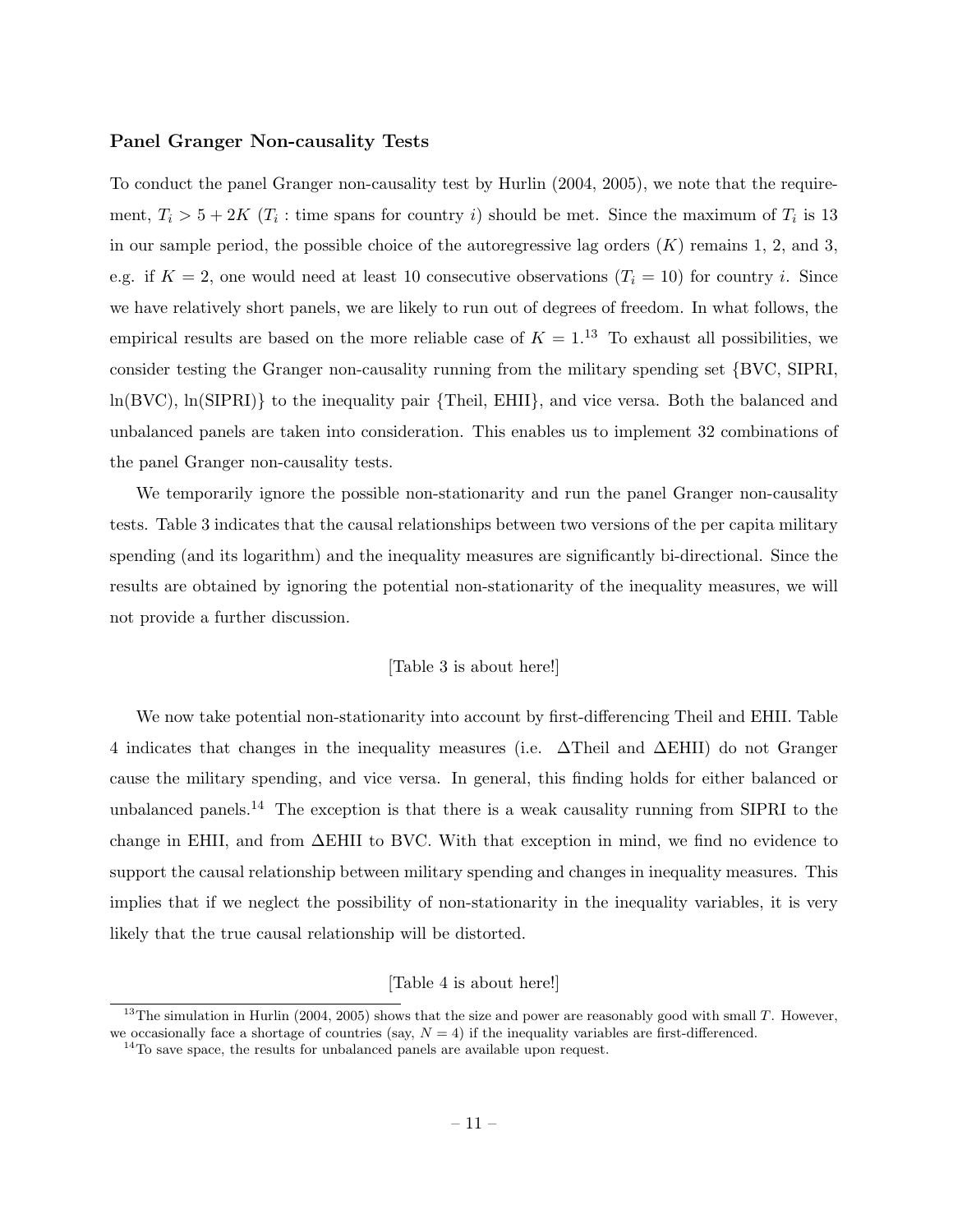To check the robustness of the insignificant causal relationship between military spending and changes in economic inequality, we separate the countries into OECD and non-OECD countries. <sup>15</sup>Another reason for this exercise is that the causal relationship between the variables under consideration could be sensitive to the rich and poor countries. For details see Choe  $(2003)$ ; Hoffmann  $et$ al. (2005); Yildirim, Sezgin & Ocal (2005). There are 17 OECD and 35 non-OECD countries after the countries are divided up.<sup>16</sup> Table 4 again shows that in general there is no Granger causality between the two variables in the cases of both the OECD and non-OECD countries.<sup>17</sup> This is consistent with what we found for all countries as a whole. It is worth noting that no causality in either direction is perceived between military expenditure and  $\Delta$ Theil, regardless of how countries are classified. Meanwhile, we also observe that ∆EHII occasionally exhibits a significance in terms of the Granger causality both in the BVC and SIPRI military expenditures.

Recently, in using data on US military expenditure, Brauer (2007) has found that even adding to or deleting one year from the data may drastically change the estimated coefficients. Thus, it is worth implementing a further robustness check. We conduct the experiment by considering three alternative time periods: 1987-97, 1987-98, and 1987-99. Note that time intervals 1987-97 and 1987-98 represent deleting two years and one year in terms of data points for each country from the original data period (1987-1999), respectively.<sup>18</sup> Most of the Granger non-causality test statistics are insignificant and provide no evidence of a uni-directional or bi-directional relationship between military expenditures and changes in economic inequality. For instance, the three test statistics for testing the null that BVC does not Granger cause ∆Theil are -0.825 (87-97), -0.946 (87-98), and  $-0.906$  (87-99).<sup>19</sup> This result is consistent with our previous finding.

Since one cannot determine whether there exists a specific relationship between these two variables, we thus apply the concept of Granger causality to investigate this relationship. Consequently, our results of no significant statistical relationship between military spending and changes in eco-

<sup>&</sup>lt;sup>15</sup>We thank Ron Smith for pointing out that 'there could be Granger causality in all countries in the sample from military expenditure to inequality but in half of the countries the effect is positive and half negative, so the global effect is zero'.

<sup>&</sup>lt;sup>16</sup>The 17 OECD countries in our sample include Australia, Austria, Canada, Denmark, Finland, Greece, Italy, Japan, Mexico, the Netherlands, New Zealand, Norway, Spain, Sweden, Turkey, the UK, and the United States.

<sup>&</sup>lt;sup>17</sup>The results for using the levels in the EHII and Theil indices are listed in Table 3, which has a very similar conclusion to the sample as a whole. Again, we cannot interpret the results here since the inequality variables in levels are non-stationary.

<sup>&</sup>lt;sup>18</sup>Of course, we may want to see what happens to the Granger non-causality test if we add more recent data points (say, 1987-2000, 1987-2001). However, the EHII and Theil inequality data are reported by UTIP up to the year 1999. We therefore turn to the 'in-sample' instead of the 'out-of-sample' comparison.

 $19$ To save space, the results of the sensitivity analysis are available upon request.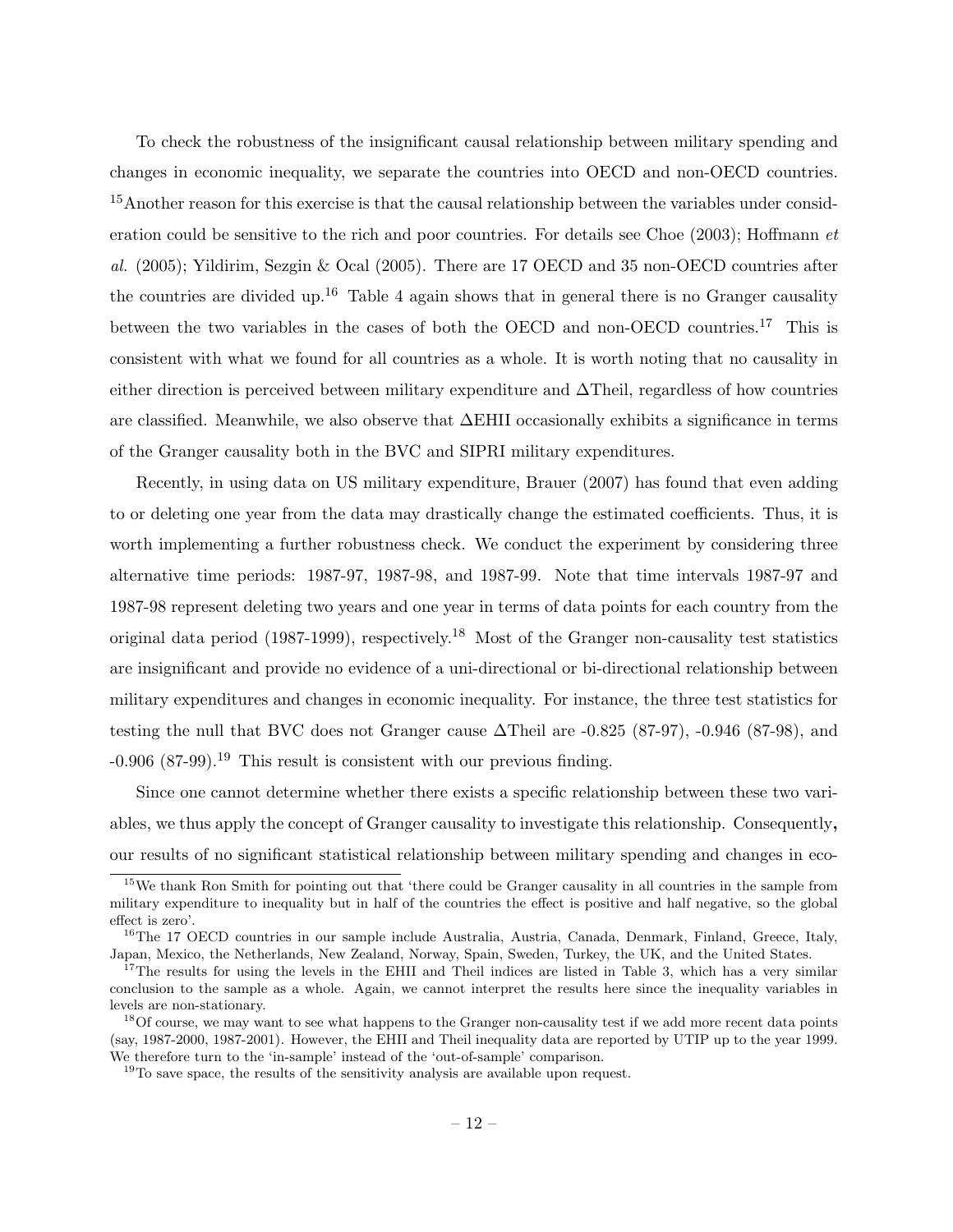nomic inequality depart from those in past studies such as Abell (1994) and Ali (2007). This may result from employing the approach of Granger causality and dealing with the possible nonstationarity of inequality measures, as well as expanding a panel data set with more observations. First-differencing the inequality variables is crucial for our findings. A significant relationship between military spending and economic inequality is consistent with previous studies if we neglect non-stationary inequality measures. Moreover, our insignificant results may simply reflect the fact that the two opposite forces in terms of the expansion of military expenditures on changes in inequality have just offset each other.

#### Impulse Response Analysis

In order to understand the reaction of the military spending or change in inequality to the innovations in another variable in the system, we set up a panel vector autoregression (VAR) model and perform an impulse response analysis. To draw a comparison with the Granger non-causality test, we adopt the panel  $VAR(1)$  model in standard form, which is given by:

$$
Z_{it} = A_o + A_1 Z_{i,t-1} + e_{it},
$$

where  $Z_{it}$  is the vector of any combination of military spending and change in inequality pairs,  $A_0$  and  $A_1$  are coefficient vectors, and the  $e_{it}$  are composite error terms. For instance, we can take  $Z_{it} = (BVC_{it}, \Delta)$ Theil<sub>it</sub>)'. The impulse response functions are plotted in Appendix Figure 1.<sup>20</sup> The figure shows that the response of military spending to the change in inequality  $(\Delta \text{Theil}_{it})$ shocks causes military spending to jump at the beginning and to die out quickly to the long-run value after 6 time periods. For instance, the response of changes in the Theil index to a one-unit increase of innovation in SIPRI per capita military spending increases first, declines in period 2, and increases again. On the other hand, the response of the change in inequality to shocks in military spending decreases and subsequently increases to the long-run equilibrium. Various combinations of the impulse responses in Appendix Figure 1 indicate that the patterns are invariant to the data sources of the military spending and economic inequality indices.<sup>21</sup> In general, the perturbation of innovations in military spending and in first-differenced inequality measures seems to have no statistically significant effects on the other variables. This result is comparable to that obtained

 $^{20}$ We thank Insessa Love for providing the Stata code to estimate the panel VAR models.

<sup>&</sup>lt;sup>21</sup>We also try the VAR(2) setting and yield quite similar results to the case of VAR(1). It is well known that the ordering of the variables is crucial in impulse response analysis. Our experiment shows that reversing the Cholesky decomposition does not have a significant impact on the impulse responses.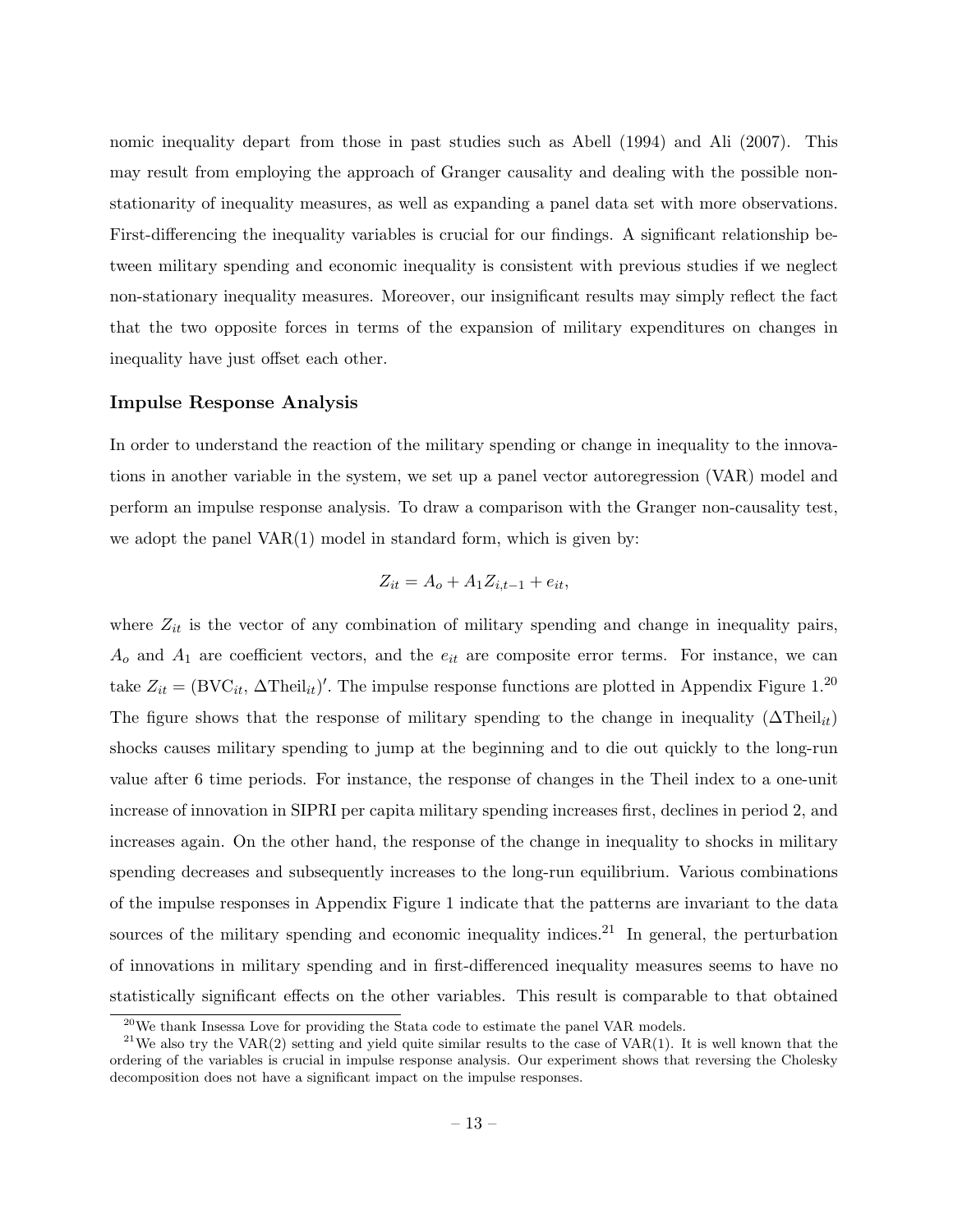using the panel Granger non-causality approach. Moreover, the variance decomposition in Table 5 summarizes the percentage of variation in military spending explained by the change in inequality and vice versa. It is clear that a tiny proportion (below  $10\%$ ) of the movements in a variable is due to the shocks of the other variable. However, in most of the cases, the variations due to the variable's own shocks are over 90%. This finding is again parallel to the fact that there is no causal relationship between military spending and the change in inequality according to the panel Granger non-causality test.

[Table 5 is about here!]

## Conclusion

In this paper we contribute to the literature by examining the presence and direction of Granger causality between military spending and economic inequality for a larger data set of countries using more refined econometric techniques. This task is performed by considering both the BVC and SIPRI military spending data as well as the UTIP's Theil and EHII inequality measures across 58 countries from 1987 to 1999. Panel unit root tests indicate that the Theil and EHII inequality measures are likely to be non-stationary. The panel Granger non-causality tests (Hurlin, 2004, 2005) show that in general there is no Granger causality in either direction between military spending and changes in economic inequality. Our study is the first to address the adverse implications of modeling with non-stationary variables, since this omission casts serious doubt on the reliability of the relationship between military spending and inequality. We also perform an experiment by taking a logarithm of the military spending but this does not alter the results of the analysis. However, if we ignore the non-stationarity of the variables, the causal relationship runs significantly in both directions. This fact emphasizes that non-stationary income inequality measures should be borne in mind by researchers when they try to test the two variables empirically.

Furthermore, grouping data into OECD and non-OECD countries basically does not change our results, i.e., there is also no evidence of Granger causality in either direction within OECD and/or non-OECD countries. In addition, sensitivity analysis shows that our results are robust in that deleting one or two data points does not affect the outcome. Finally, the impulse response analysis and variance decompositions are conducted and the results are consistent with our previous findings in that the proportion of the movements in a variable being due to shocks in the other variable is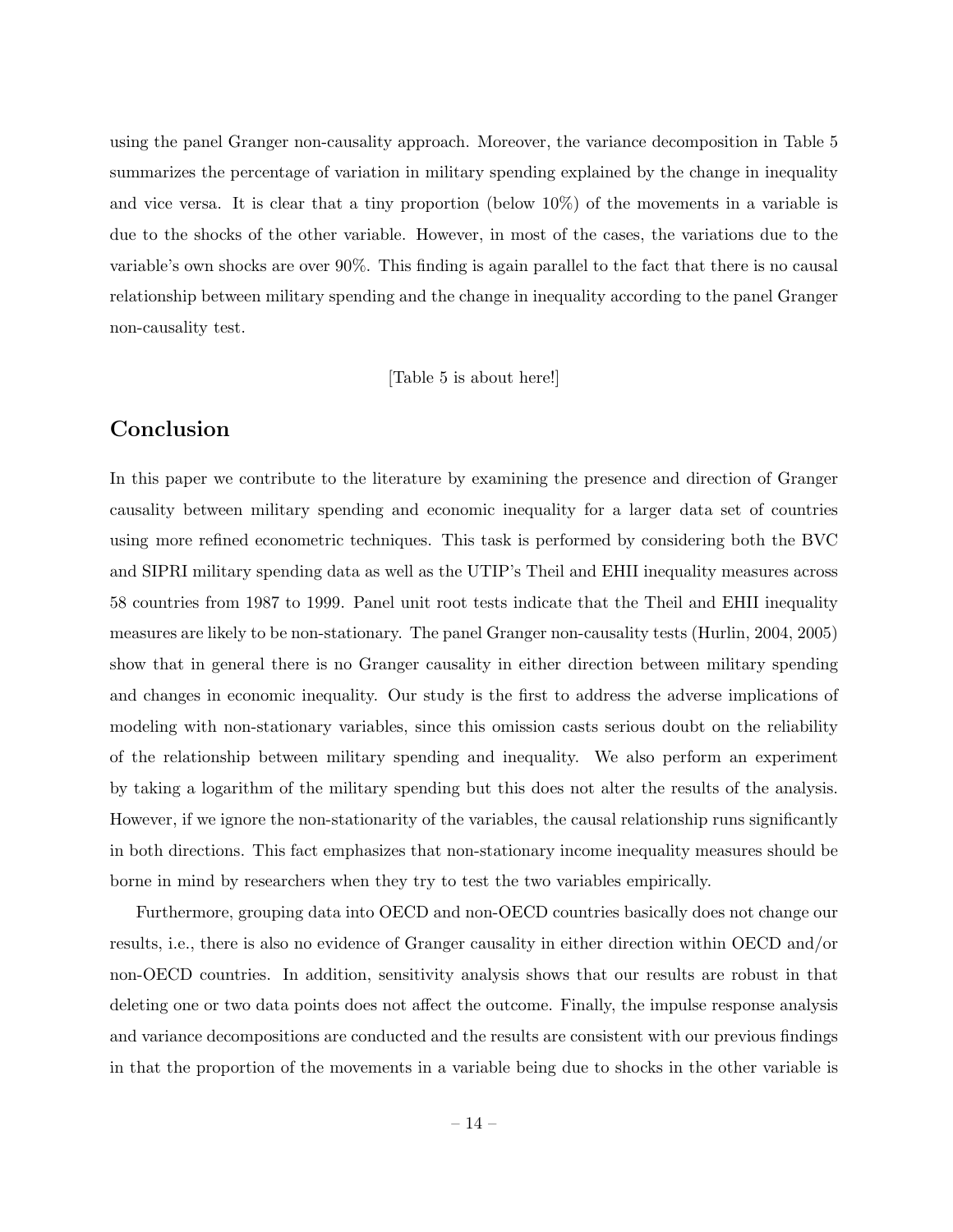very small.

Abell (1994) using US time series data, and Ali (2007) using panel data, show that military spending is indeed positively associated with income inequality. However, they both treat the inequality measures as stationary. It would be interesting for future work to re-examine the relationship in a regression model if the income inequality measures were to be treated as non-stationary variables. Another direction for future research would be to develop a testable economic theory which might first endogenize military spending and inequality and then examine the linkage between the two key variables empirically.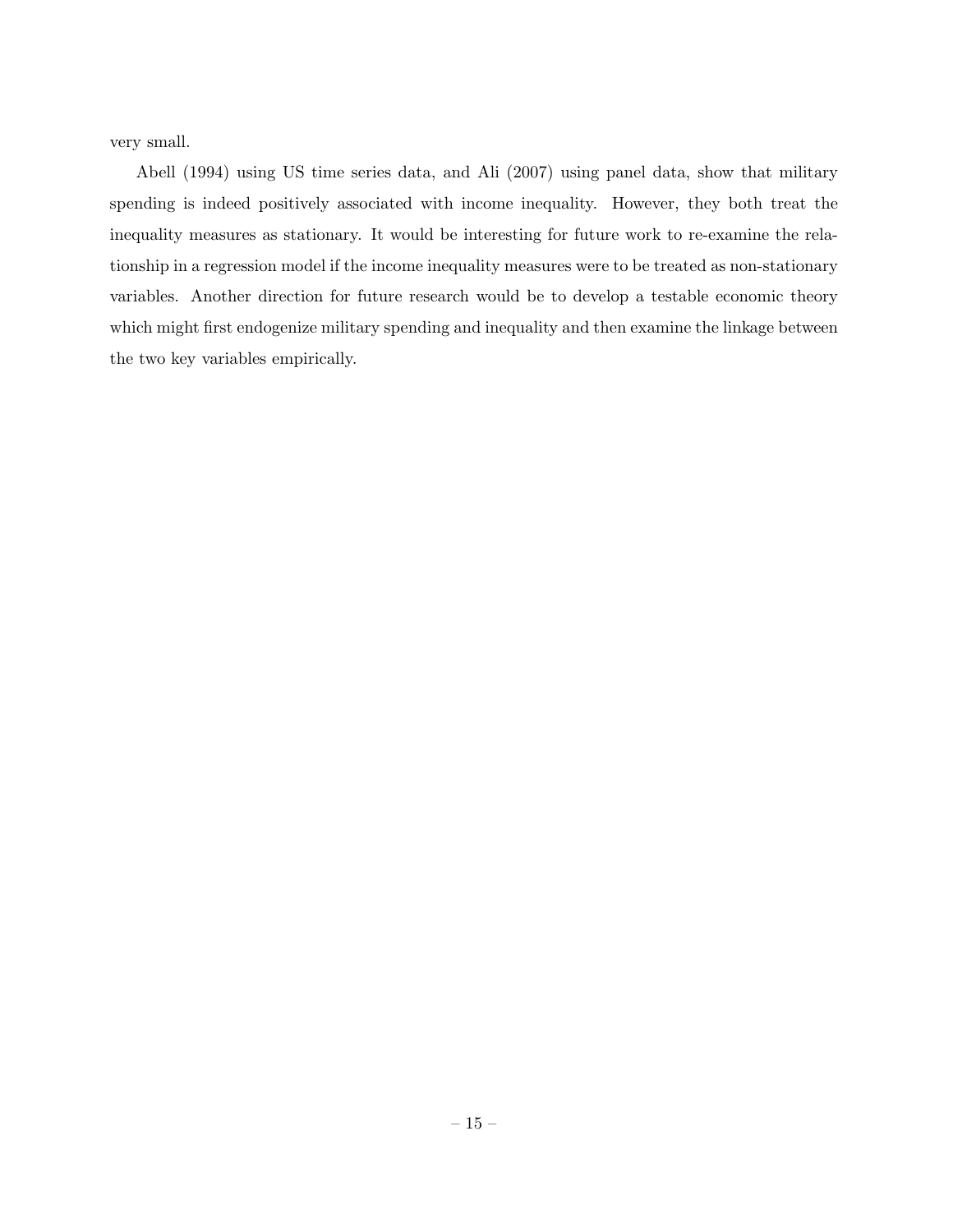#### References

- Abell, John D., 1990. 'Defense Spending and Unemployment Rates: An Empirical Analysis Disaggregated by Race', Cambridge Journal of Economics 14(4): 405–419.
- Abell, John D., 1992. 'Defense Spending and Unemployment Rates: An Empirical Analysis Disaggregated by Race and Gender', American Journal of Economics and Sociology 51(1): 27–42.

Abell, John D., 1994. 'Military Spending and Inequality', Journal of Peace Research 31(1): 35–43.

- Ali, Hamid Eltgani, 2007. 'Military Expenditures and Inequality: Empirical Evidence from Global Data', *Defence and Peace Economics* 18(6): 519–535.
- Ali, Hamid Eltgani, 2004. 'Essays on Economic Development and Conflict', Ph. D. dissertation, University of Texas at Austin.
- Angeles-Castro, Gerardo, 2006. 'The Relationship between Economic Growth and Inequality: Evidence from the Age of Market Liberalism', Working Paper, University of Kent.
- Assane, Djeto & Abbas Grammy, 2003. 'An Assessment of the Growth and Inequality Causality Relationship', Applied Economics Letters 10(14): 871–873.
- Bahmani-Oskooee, Mohsen & Gour Gobinda Goswami, 2005. 'Military Spending as Another Cause of the Failure of the PPP', Applied Economics Letters 12(11): 663–667.
- Bahmani-Oskooee, Mohsen & Gour Gobinda Goswami, 2006. 'Military Spending and the Black Market Premium in Developing Countries', Review of Social Economy 64(1): 77–91.
- Barker, Terry; Paul Dunne & Ron Smith, 1991. 'Measuring the Peace Dividend in the United Kingdom', Journal of Peace Research 28(4): 345–358.
- Beach, Charles M., 1977. 'Cyclical Sensitivity of Aggregate Income Equality', Review of Economics and Statistics  $59(1)$ : 56–66.
- Blau, Francine D. & Lawrence M. Kahn, 1996. 'International Differences in Male Wage Inequality: Institutions versus Market Forces', Journal of Political Economy 104(4): 791–837.
- Brauer, Jurgen, 2007. 'Data, Models, Coefficients: The Case of United States Military Expenditure', Conflict Management and Peace Science 24(1): 55–64.
- Breitung, Jorg, 2000. 'The Local Power of Some Unit Root Tests for Panel Data', in B. Baltagi, ed., Nonstationary Panels, Panel Cointegration, and Dynamic Panels, Advances in Econometrics. Vol. 15. Amsterdam: JAI (161–178).
- Caverley, Jonathan D., 2007. 'Who Pays for Defense in Democracies? Inequality, Redistribu-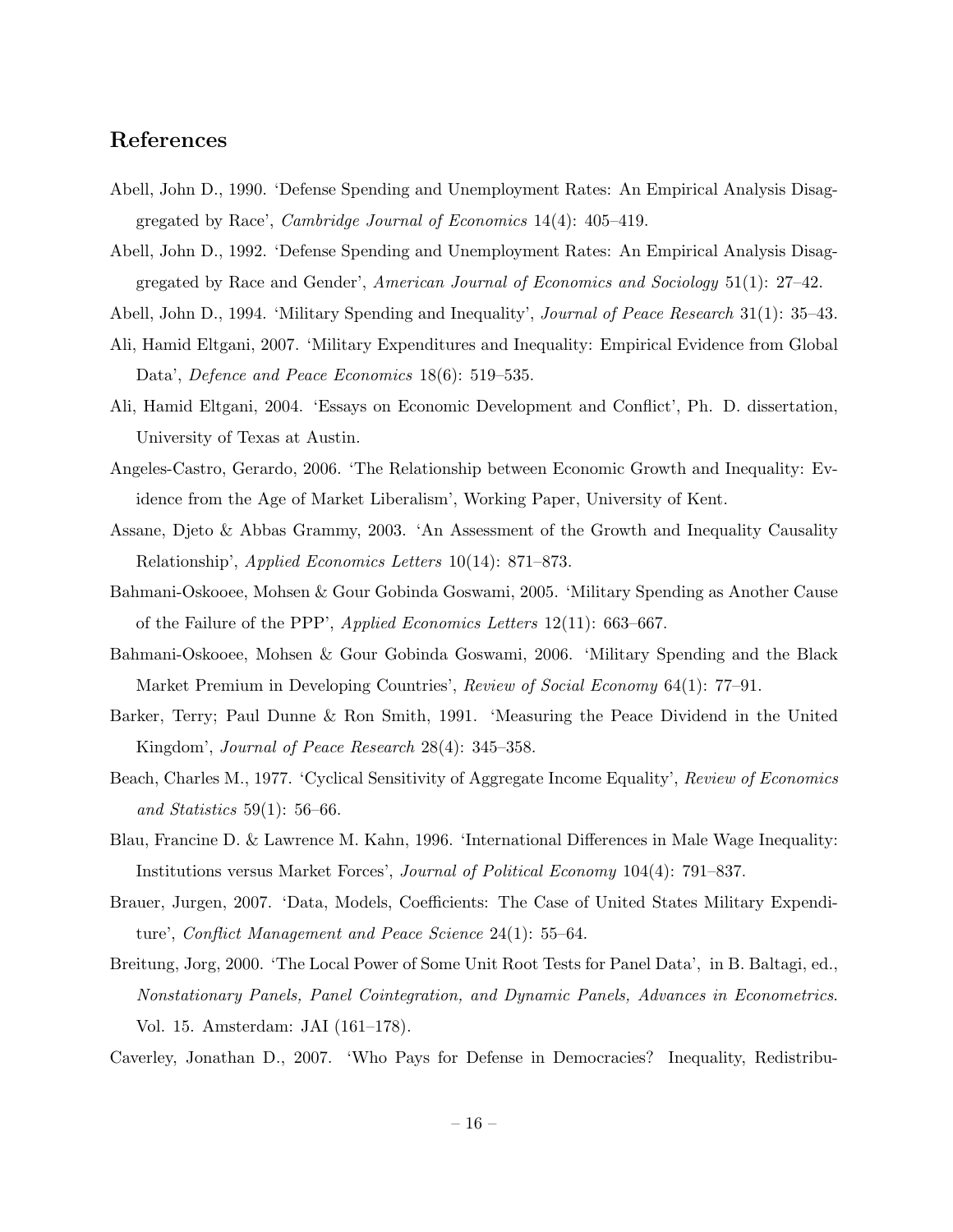tion and the Foundations of Militarism', paper presented at the 48th Annual Meeting of the International Studies Association, Chicago, IL, March 3, 2007.

- Chan, Steve, 1985. 'The Impact of Defense Spending on Economic Performance: A Survey of Evidence and Problems', Orbis 29(2): 403–434.
- Choe, Jong Il, 2003. 'Do Foreign Direct Investment and Gross Domestic Investment Promote Economic Growth?' *Review of Development Economics* 7(1): 44–57.
- Choi, In, 2001. 'Unit Root Tests for Panel Data', Journal of International Money and Finance 20(2): 249–272.
- Chowdhury, Abdur R., 1991. 'A Causal Analysis of Defense Spending and Economic Growth', Journal of Conflict Resolution 35(1): 80–97.
- Deger, Saadet, 1985. 'Human Resources, Government Education Expenditure and the Military Burden in Less Developed Countries', Journal of Developing Areas 20(1): 37–48.
- Deininger, Klaus & Lyn Squire, 1996. 'A New Data Set Measuring Income Inequality', World Bank Economic Review 10(3): 565–591.
- Diamond, Larry, 1992. 'Economic Development and Democracy Reconsidered', In Gary Marks & Larry Diamond, ed., Reexamining Democracy: Essays in Honor of Seymour Martin Lipset. Newbury Park, CA: Sage (93–139).
- DiNardo, John; Nicole M. Fortin & Thomas Lemieux, 1996. 'Labor Market Institutions and the Distribution of Wages, 1973-1992: a Semi-parametric Approach', Econometrica 64(5): 1001– 1044.
- Drèze, Jean, 2000. 'Militarism, Development, and Democracy', *Economic and Political Weekly* April: 1171–1183.
- Dunne, J. Paul & Ron Smith, 1990. 'Military Expenditure and Employment in the OECD', Defence Econonics 1(1): 57–73.
- Dunne, J. Paul; Ron Smith & Dirk Willenbockel, 2005. 'Models of Military Expenditure and Growth: A Critical Review', Defence and Peace Econonics 16(6): 449–461.

Galbraith, James K., 1998. Created Unequal: The Crisis in American Pay, New York: Free Press.

Galbraith, James K. & Pedro Conceição, 2001. 'Towards a New Kuznets Hypothesis: Theory and Evidence on Growth and Inequality', in James K. Galbraith & Maureen Berner, ed., *Inequality* and Industrial Change: A Global View. Cambridge: Cambridge University Press (139–160).

Galbraith, James K. & Hyunsub Kum, 2004. 'Estimating the Inequality of Household Incomes: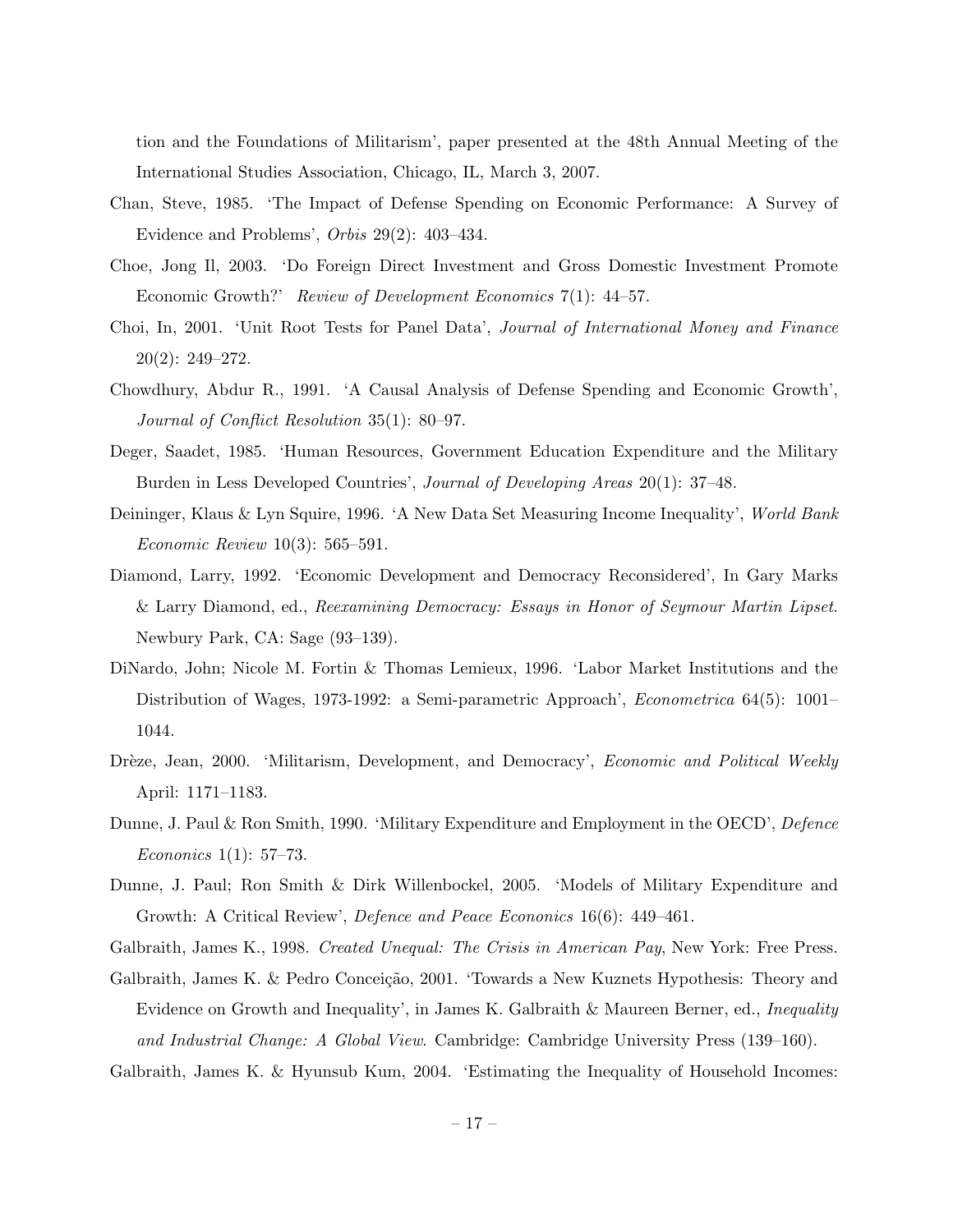A Statistical Approach to the Creation of a Dense and Consistent Global Data Set', Working paper, University of Texas Inequality Project.

- Gradstein, Mark; Branko Milanovic & Yvonne Ying, 2001. Democracy and Income Inequality: An Empirical Analysis. Washington, DC: World Bank.
- Granger, Clive W. J., 1969. 'Investigating Causal Relations by Econometric Models and Crossspectral Methods', Econometrica 37(3): 424–438.
- Granger, Clive W. J., 2003. 'Some Aspects of Causal Relationships', Journal of Econometrics  $112(1): 69-71.$
- Griffin, Larry J.; Joel A. Devine & Michael Wallace, 1982. 'Monopoly Capital, Organized Labor, and Military Expenditures in the United States, 1949-1976', American Journal of Sociology 88: S113–53.
- Hadri, Kaddour, 2000. 'Testing for Stationarity in Heterogeneous Panel Data', Econometrics Journal  $3(2)$ : 148-161.
- Henderson, Errol Anthony, 1998. 'Military Spending and Poverty', Journal of Politics 60(2): 503– 520.
- Hoffmann, Robert; Chew-Ging Lee; Bala Ramasamy & Matthew Yeung, 2005. 'FDI and Pollution: A Granger Causality Test Using Panel Data', Journal of International Development 17(3): 311–317.
- Holtz-Eakin, Douglas; Whitney Newey & Harvey S. Rosen, 1988. 'Estimating Vector Autoregressions with Panel Data', Econometrica 56(6): 1371–1395.
- Hooker, Mark A. & Micheal M. Knetter, 1997. 'The Effects of Military Spending on Economic Activities: Evidence from State Procurement Spending', *Journal of Money, Credit and Banking* 29: 400–421.
- Hurlin, Christophe, 2004. 'Testing Granger Causality in Heterogeneous Panel Data Models with Fixed Coefficients', Mimeo, University Paris IX.
- Hurlin, Christophe, 2005. 'Un Test Simple de l'Hypothèse de Non-Causalité dans un Modèle de Panel Hétérogène', Revue Economique 56(3): 799–809.
- Hurlin, Christophe & Baptiste Venet, 2001. 'Granger Causality Tests in Panel Data Models with Fixed Coefficients', Mimeo, University Paris IX.
- Im, Kyung So; M. Hashem Pesaran & Yongcheol Shin, 2003. 'Testing for Unit Roots in Heterogeneous Panels', Journal of Econometrics 115(1): 53–74.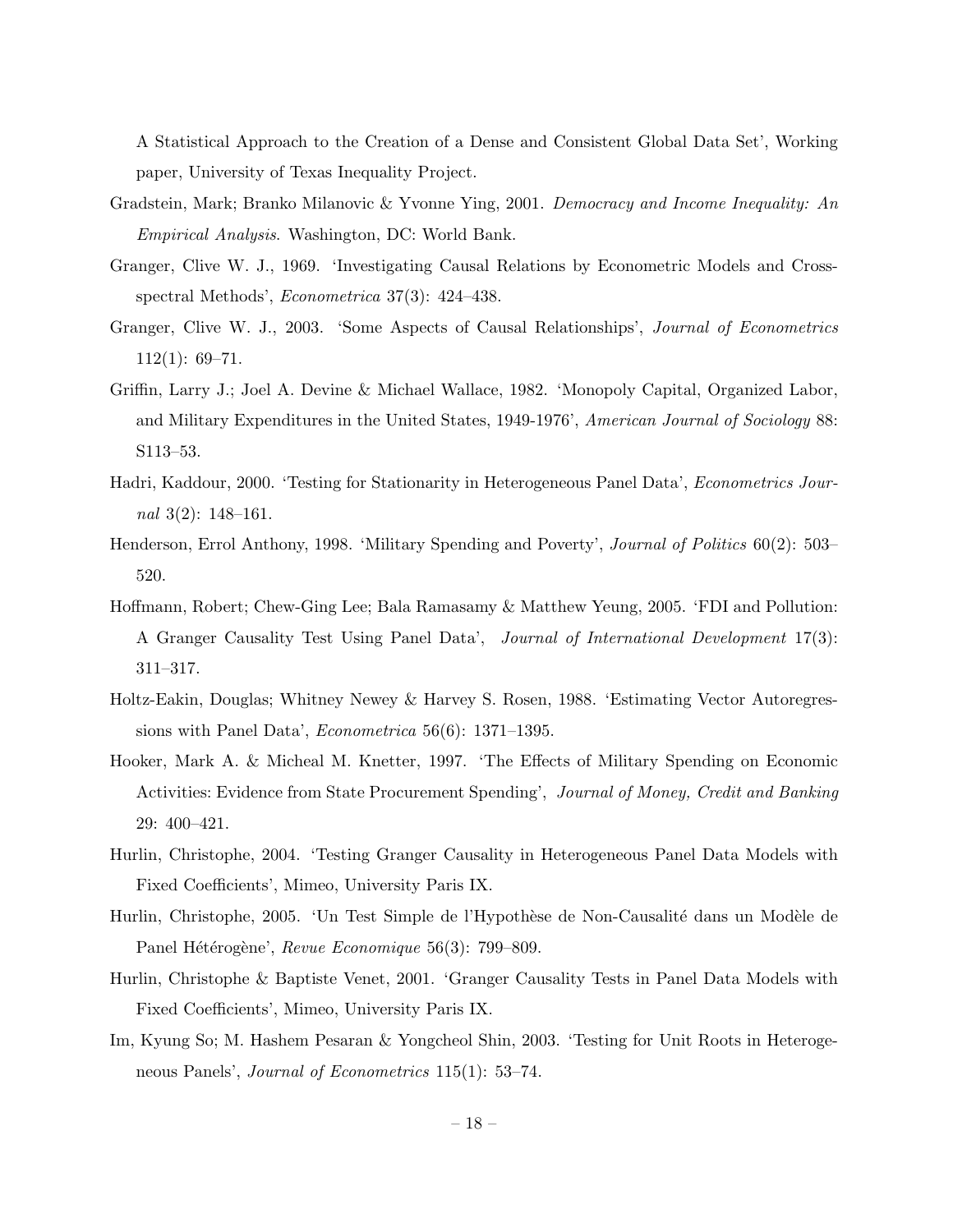- Kollias, Christos & Stelios Makrydakis, 2000. 'A Note on the Causal Relationship between Defense Spending and Growth in Greece: 1955-93', Defense and Peace Economics 11(1): 173–184.
- Levin, Andrew & Chien-Fu Lin, 1992. 'Unit Root Tests in Panel Data: Asymptotic and Finitesample Properties', University of California at San Diego, Economics Working Paper Series 92–23.
- Levin, Andrew; Chien-Fu Lin & Chia-Shang James Chu, 2002. 'Unit Root Tests in Panel Data: Asymptotic and Finite-Sample Properties', Journal of Econometrics 108(1): 1–24.
- Lipset, Seymour Martin; Kyoung-Ryung Seong & John Charles Torres, 1993. 'A Comparative Analysis of the Social Requisites of Democracy', *International Social Journal* 45: 155–175.
- Maddala, G. S. & Shaowen Wu, 1999. 'A Comparative Study of Unit Root Tests with Panel Data and a New Simple Test', Oxford Bulletin of Economics and Statistics 61: 631–652.
- Nath, Hiranya K. & Khawaja Abdullah Al Mamun, 2004. 'Trade Liberalization, Growth and Inequality in Bangladesh: An Empirical Analysis', Working Paper, Sam Houston State University.
- Nickell, Stephen, 1981. 'Biases in Dynamic Models with Fixed Effects', Econometrica 49(6): 1471– 1426.
- Rodrik, Dani, 1999. 'Democracies Pay Higher Wages', *Quarterly Journal of Economics* 114(3): 707–738.
- Smith, Ron, 1977. 'Military Expenditure and Capitalism', *Cambridge Journal of Economics* 1(1): 61–76.
- Theil, Henri, 1979. 'World Income Inequality and Its Components', Economics Letters 2(1): 99– 102.
- Yildirim, Julide & Selami Sezgin, 2002. 'Defence, Education and Health Expenditures in Turkey, 1924-96', Journal of Peace Research 39(5): 569–580.
- Yildirim, Julide & Selami Sezgin, 2003. 'Military Expenditure and Employment in Turkey', Defence and Peace Economics 14(2): 129–139.
- Yildirim, Julide; Selami Sezgin & Nadir Ocal, 2005. 'Military Expenditures and Economic Growth in Middle Eastern Countries: A Dynamic Panel Data Analysis', Defence and Peace Economics 16(4): 283–295.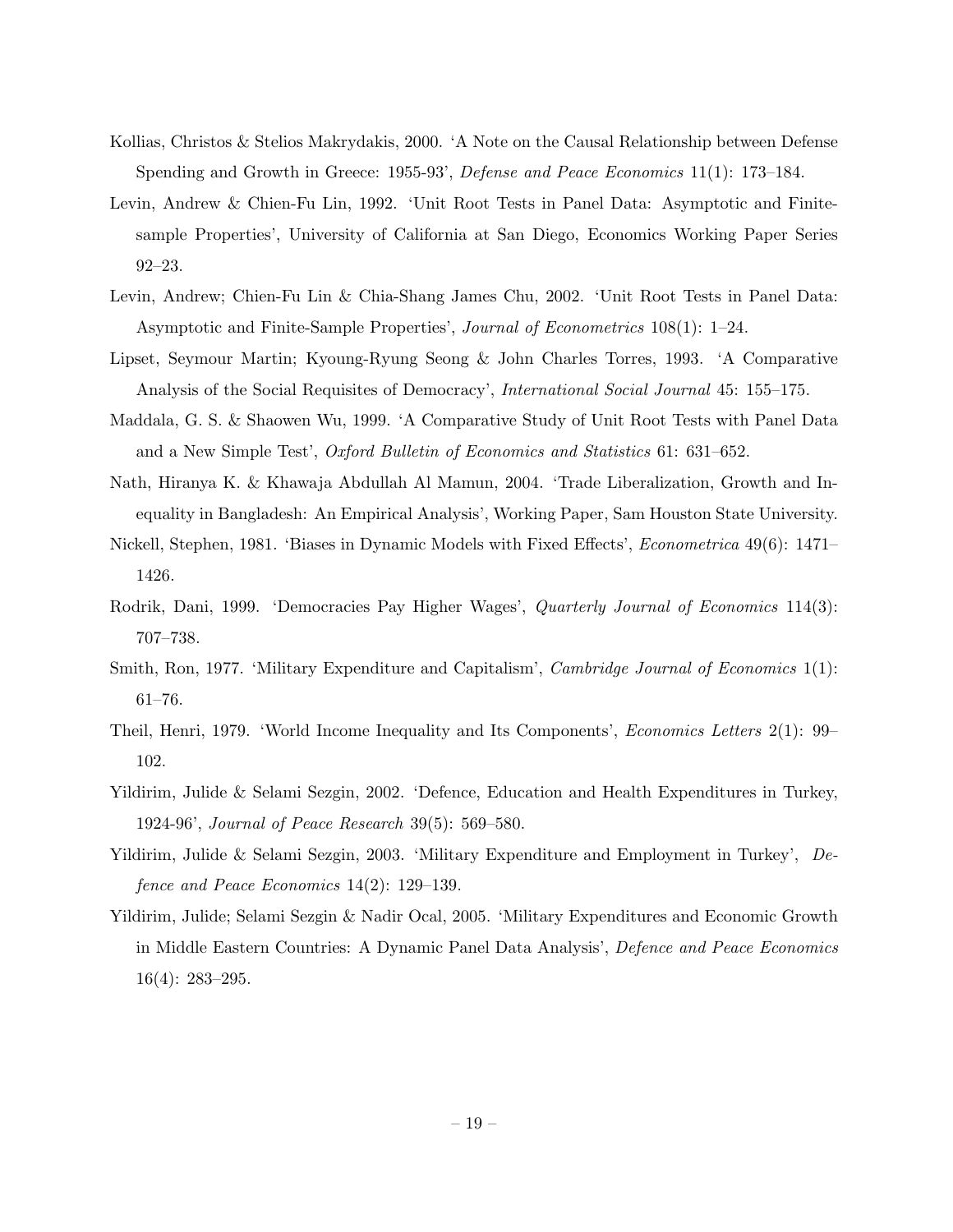## Biographical Statement

HAMID E. ALI, b. 1962, BSC in Economics (University of Khartoum, 1988); Master of Science in Economic and Management Science (University of North Texas, 1995); Master of Economics Science (University of Texas at Austin, 2000); PhD in Economics and Public Policy (University of Texas at Austin 2004); Analyst, US Government Accountability Office (2005–07); Assistant Professor of Economics and Public Policy, Department of Management, American University in Cairo  $(2008–)$ 

ERIC S. LIN, b. 1970, B.A. in Economics (National Taiwan University, 1993); M.A. in Economics (National Taiwan University, 1995); PhD in Economics (University of Texas at Austin, 2004); Assistant Professor, Department of Economics, National Tsing Hua University (2004–). Current main interest: applied econometrics, non-parametric and semi-parametric econometrics, labor economics, and defence economics.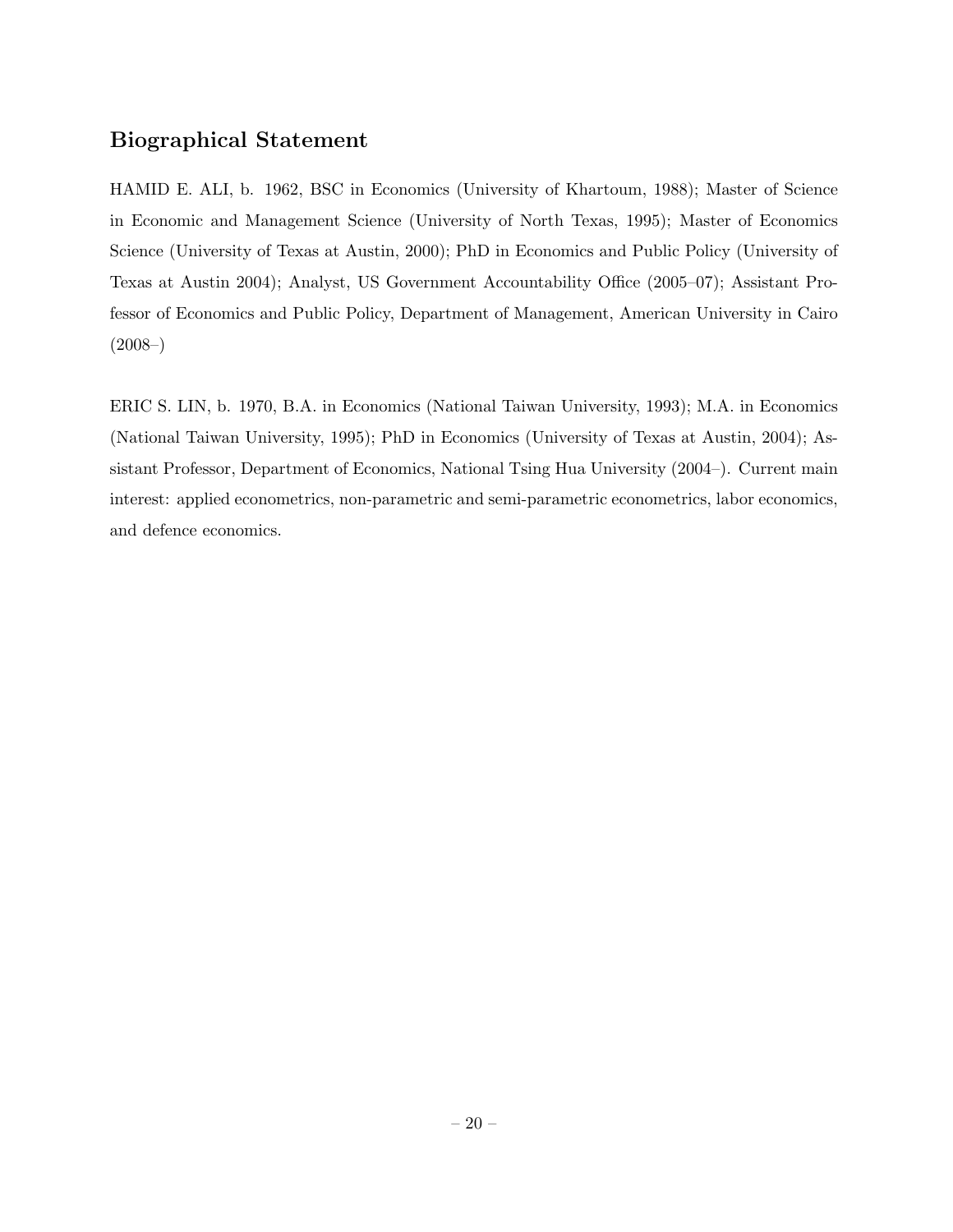| Table 1: Countries in the Data |  |
|--------------------------------|--|
|--------------------------------|--|

| Algeria                  | Australia   | Austria     | $Barbados*$   | <b>Bolivia</b> | Bulgaria               |
|--------------------------|-------------|-------------|---------------|----------------|------------------------|
| Cameron                  | Canada.     | Chile       | Colombia      | Costa Rica     | $Cyprus*$              |
| Denmark                  | Ecuador     | Egypt       | Ethiopia      | Finland        | Greece                 |
| $H$ onduras <sup>*</sup> | Hungary     | India       | Indonesia     | <b>Ireland</b> | Israel                 |
| Italy                    | Japan       | Jordan      | $Luxembourg*$ | Kenya          | Korea.                 |
| Kuwait                   | Malawi      | Malaysia    | Malta         | Mauritius      | Mexico                 |
| Morocco                  | Netherlands | New Zealand | Norway        | Panama         | Philippines            |
| Poland                   | Senegal     | Singapore   | South Africa  | Spain          | Sri Lanka <sup>*</sup> |
| Swaziland                | Sweden      | Syria       | Taiwan        | Turkey         | UK                     |
| USA                      | Uruguay     | Venezuela*  | Zimbabwe      |                |                        |

The countries with asterisks are excluded for the balanced panel data.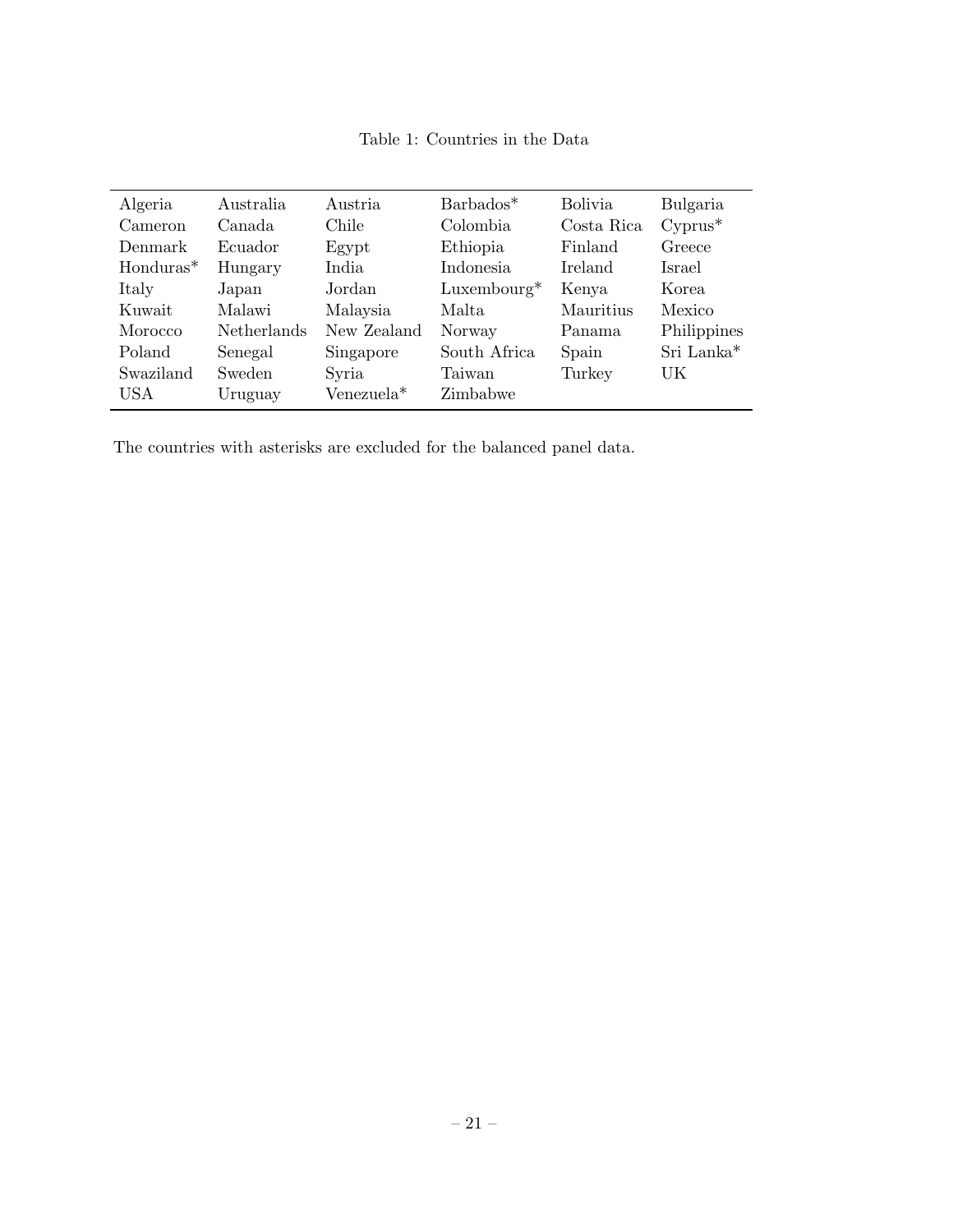| Variables               | <b>LLC</b>           | <b>IPS</b>          | МW                 | Choi               |
|-------------------------|----------------------|---------------------|--------------------|--------------------|
| <b>B</b> <sub>pme</sub> | $-15.314$            | $-5.264$            | 172.361            | 213.844            |
|                         | (0.000)              | (0.000)             | (0.032)            | (0.000)            |
| Lbpme                   | $-6.573$             | $-2.501$            | 141.984            | 181.201            |
|                         | (0.000)              | (0.006)             | (0.008)            | (0.000)            |
| Spme                    | $-11.028$            | $-5.235$            | 206.613            | 267.444            |
|                         | (0.000)              | (0.000)             | (0.000)            | (0.000)            |
|                         |                      |                     |                    |                    |
| Lspme                   | $-26.439$<br>(0.000) | $-9.821$<br>(0.000) | 194.811<br>(0.000) | 246.912<br>(0.000) |
|                         |                      |                     |                    |                    |
| Theil                   | 5.164                | 3.183               | 119.680            | 142.437            |
|                         | (1.000)              | (0.999)             | (0.140)            | (0.007)            |
| <b>EHII</b>             | $-0.267$             | 1.570               | 121.512            | 145.202            |
|                         | (0.395)              | (0.942)             | (0.116)            | (0.005)            |
| $\Delta$ Theil          | $-9.864$             | $-9.527$            | 318.334            | 429.094            |
|                         | (0.000)              | (0.000)             | (0.000)            | (0.000)            |
|                         |                      |                     |                    |                    |
| $\Delta$ EHII           | $-14.486$            | $-10.313$           | 310.872            | 433.038            |
|                         | (0.000)              | (0.000)             | (0.000)            | (0.000)            |

Table 2: Panel Unit Root Tests for Key Variables

Bpme, Lbpme, Spme, Lspme, Theil, EHII, ∆Theil, and ∆EHII denote the BVC per capita military expenditure, the logarithm of Bpme, SIPRI per capita military expenditure, the logarithm of Spme, the Theil index, the EHII index, the first differenced Theil, and the first differenced EHII, respectively. p-values are in parentheses.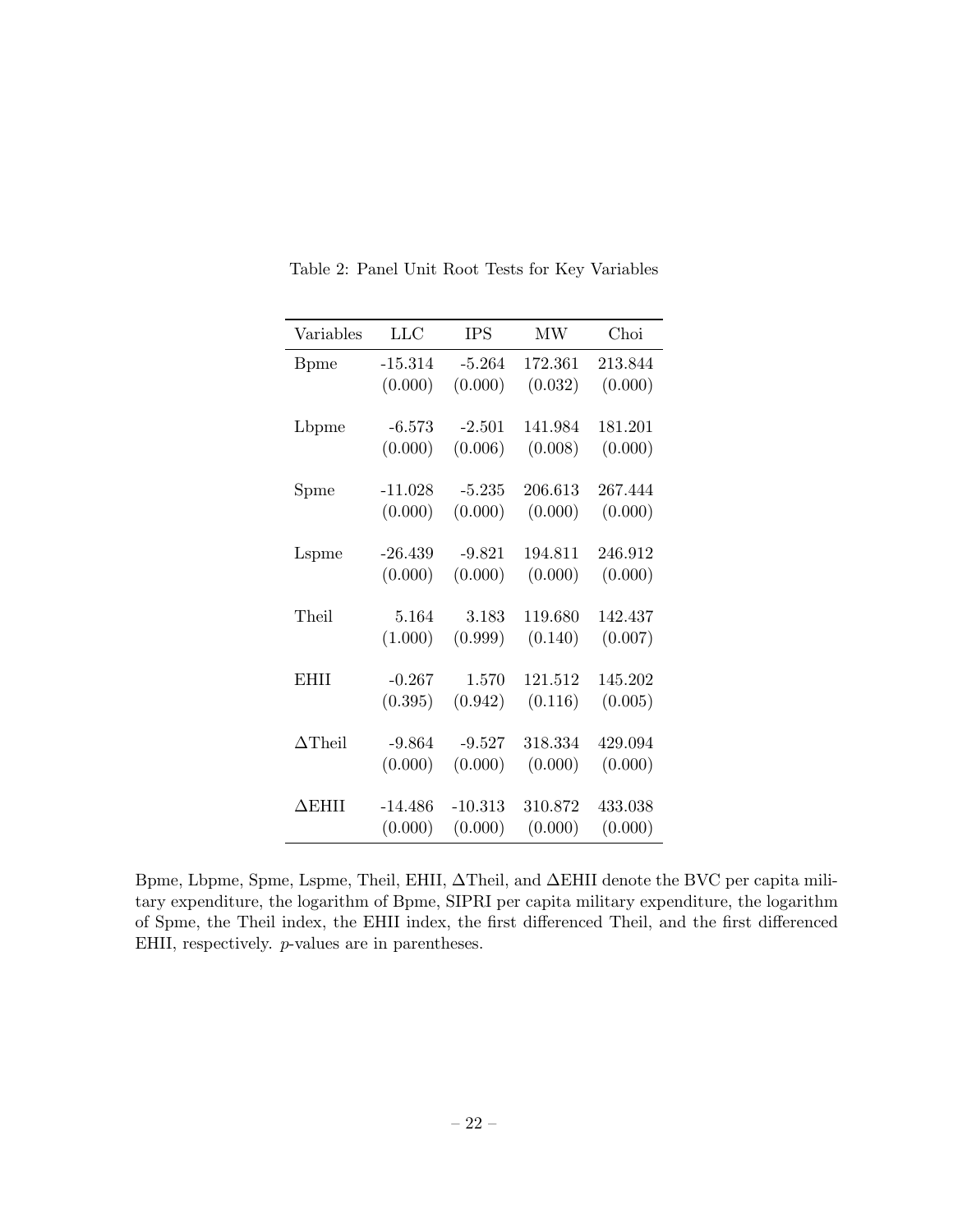|                                                                       |                                        | Bpme $\rightarrow$ Theil Lbpme $\rightarrow$ Theil Spme $\rightarrow$ Theil Lspme $\rightarrow$ Theil |                                   |                                   |
|-----------------------------------------------------------------------|----------------------------------------|-------------------------------------------------------------------------------------------------------|-----------------------------------|-----------------------------------|
| <i>Total countries</i><br><i>OECD</i> countries<br>Non-OECD countries | $4.409***$<br>$3.675***$<br>$3.030***$ | $4.009***$<br>$3.940***$<br>$2.423**$                                                                 | $2.670***$<br>$4.273***$<br>0.734 | $3.299***$<br>$4.896***$<br>1.113 |
|                                                                       |                                        |                                                                                                       |                                   |                                   |
|                                                                       |                                        | Bpme $\rightarrow$ EHII Lbpme $\rightarrow$ EHII Spme $\rightarrow$ EHII Lspme $\rightarrow$ EHII     |                                   |                                   |
| <i>Total countries</i>                                                | $3.235***$                             | $3.046***$                                                                                            | $1.756*$                          | $1.678*$                          |
| <i>OECD</i> countries                                                 | $1.700*$                               | $1.976**$                                                                                             | 1.704*                            | $2.369**$                         |

Table 3: Panel Granger Causality Tests – Military Spending vs. Inequality

#### (A) Military spending to Inequality

(B) Inequality to Military spending

|                                                                       | Theil $\rightarrow$ Bpme               | Theil $\rightarrow$ Lbpme              | Theil $\rightarrow$ Spme             | Theil $\rightarrow$ Lspme        |
|-----------------------------------------------------------------------|----------------------------------------|----------------------------------------|--------------------------------------|----------------------------------|
| <i>Total countries</i><br><i>OECD</i> countries<br>Non-OECD countries | $5.621***$<br>$5.736***$<br>$3.298***$ | $5.388***$<br>$5.378***$<br>$3.211***$ | $3.188***$<br>$1.769*$<br>$2.668***$ | $3.003***$<br>1.617<br>$2.540**$ |
|                                                                       |                                        |                                        |                                      |                                  |
|                                                                       | $EHII \nrightarrow Bpme$               | $EHII \nightharpoonup Lbpme$           | $EHII \rightarrow Spme$              | $EHII \rightarrow Lspme$         |

 $\lq \rightarrow \lq$  is the panel Granger homogeneous non-causality (HNC) null hypothesis.

\*\*\*, \*\*, and \* indicate significance at the 1%, 5%, and 10% levels, respectively.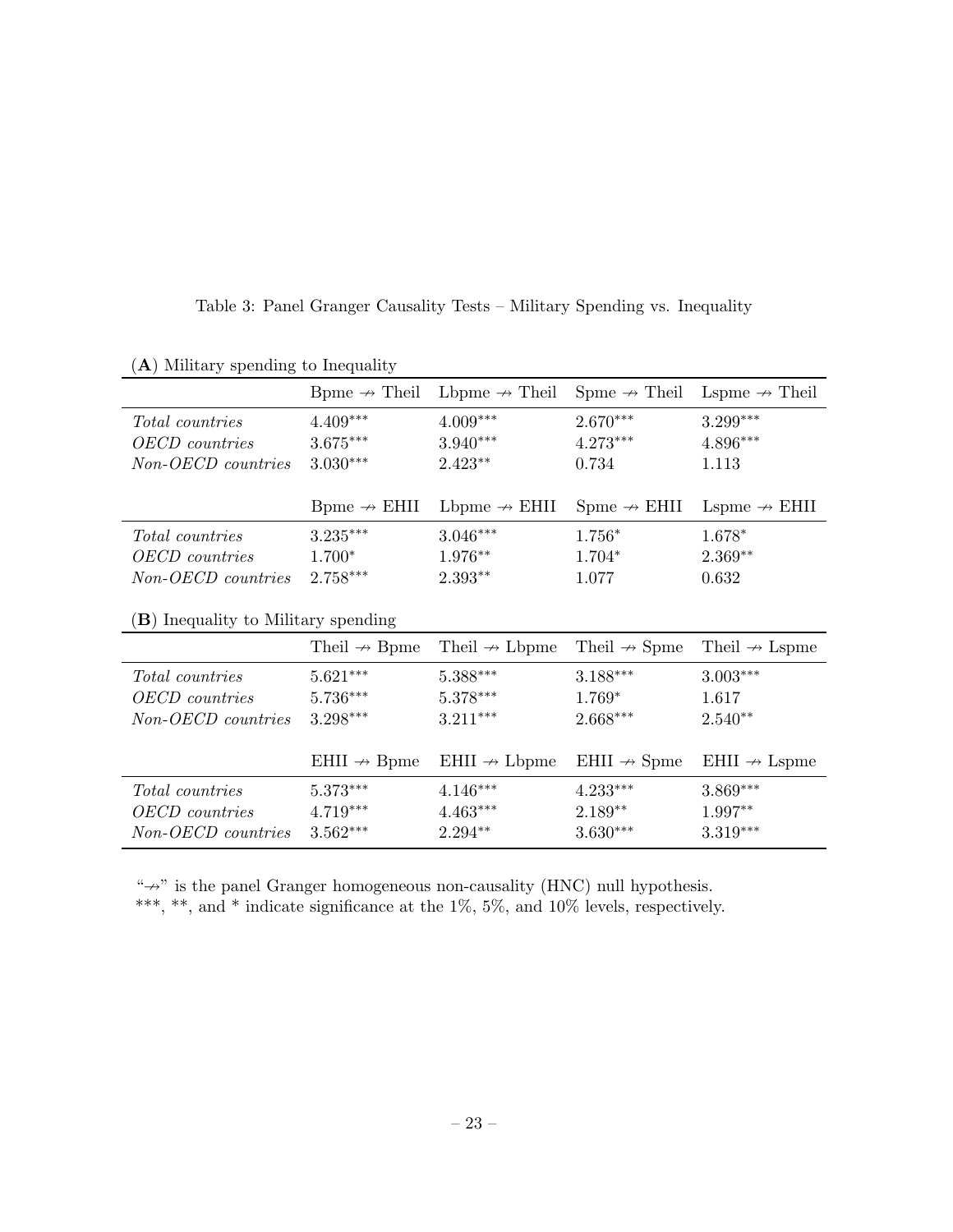Table 4: Panel Granger Causality Tests – Military Spending vs. Inequality with Correcting for Possible Non-stationarity

|                        | $B$ pme $\rightarrow \Delta$ Theil        | Lbpme $\rightarrow \Delta$ Theil   |                                   | Spme $\rightarrow \Delta$ Theil Lspme $\rightarrow \Delta$ Theil |
|------------------------|-------------------------------------------|------------------------------------|-----------------------------------|------------------------------------------------------------------|
| <i>Total countries</i> | $-0.906$                                  | $-0.787$                           | 0.516                             | 0.685                                                            |
| OECD countries         | $-0.761$                                  | $-0.697$                           | $-0.379$                          | $-0.309$                                                         |
| Non-OECD countries     | $-0.591$                                  | $-0.499$                           | 0.850                             | 1.005                                                            |
|                        |                                           |                                    |                                   |                                                                  |
|                        | $B$ pme $\rightarrow \Delta$ EHII         | Lbpme $\rightarrow \Delta$ EHII    | $S$ pme $\rightarrow \Delta$ EHII | Lspme $\rightarrow \Delta$ EHII                                  |
| <i>Total countries</i> | 0.406                                     | 0.505                              | $1.737*$                          | 1.846*                                                           |
| OECD countries         | $-0.722$                                  | $-0.688$                           | $-0.623$                          | $-0.592$                                                         |
| Non-OECD countries     | 0.937                                     | 1.041                              | $2.449**$                         | $2.559**$                                                        |
|                        |                                           |                                    |                                   |                                                                  |
| $\mathbf{(B)}$         | Change in Inequality to Military spending |                                    |                                   |                                                                  |
|                        | $\Delta$ Theil $\rightarrow$ Bpme         | $\Delta$ Theil $\rightarrow$ Lbpme | $\Delta$ Theil $\rightarrow$ Spme | $\Delta$ Theil $\rightarrow$ Lspme                               |
| <i>Total countries</i> | 0.923                                     | $-0.547$                           | $-0.210$                          | $-0.320$                                                         |
| <i>OECD</i> countries  | $-0.376$                                  | $-0.443$                           | 0.639                             | 0.678                                                            |
| Non-OECD countries     | 1.330                                     | $-0.366$                           | $-0.652$                          | $-0.808$                                                         |
|                        |                                           |                                    |                                   |                                                                  |
|                        | $\Delta$ EHII $\rightarrow$ Bpme          | $\Delta$ EHII $\rightarrow$ Lbpme  | $\Delta$ EHII $\rightarrow$ Spme  | $\Delta$ EHII $\rightarrow$ Lspme                                |
| <i>Total countries</i> | $2.136**$                                 | 0.245                              | 0.389                             | 0.241                                                            |
| <i>OECD</i> countries  | $1.949*$                                  | $1.660*$                           | $2.075**$                         | $2.095**$                                                        |
| Non-OECD countries     | 1.294                                     | $-0.772$                           | $-0.853$                          | $-1.039$                                                         |

#### (A) Military Spending to Change in Inequality

" $\rightarrow$ " is the panel Granger homogeneous non-causality (HNC) null hypothesis.

\*\*\*, \*\*, and \* indicate significance at the 1%, 5%, and 10% levels, respectively.